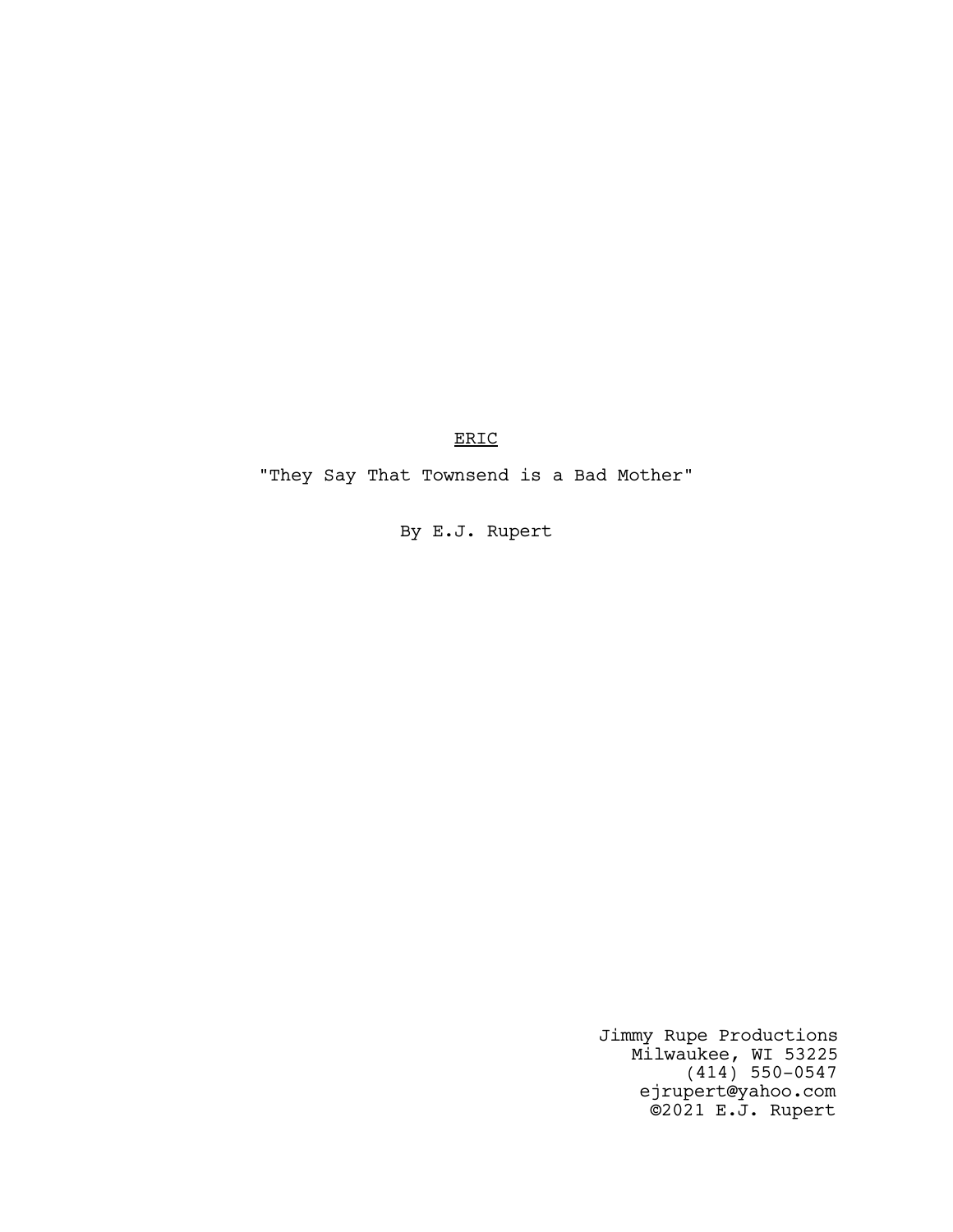EXT. HIGH SCHOOL - DAY

ERIC, 14, strolls down the playground with a bunch of dandelions. He approaches BERNIECE, 14.

> ERIC Hey, Berniece! I picked these flowers for you.

BERNIECE These are dandelions!

ERIC

Right, flowers!

## BERNIECE

No, weeds!

ERIC Well, they look pretty. And it's the thought that counts, right?

BERNIECE Eric, you don't have a thought in your head!

### ERIC

Fine.

He walks away and runs into SHANA, 16.

SHANA I'll take those weeds from you, babycakes!

# ERIC

Fine, here.

He gives them to Shana and continues to walk away.

SHANA Oooh, I'm wearing him down!

CONNIE, 14, walks over to Berniece.

CONNIE Why do you keep giving him a hard time?

BERNIECE Girl, I'm not thinkin' about him. I want a man who's tall, cool, handsome. You know, like your man.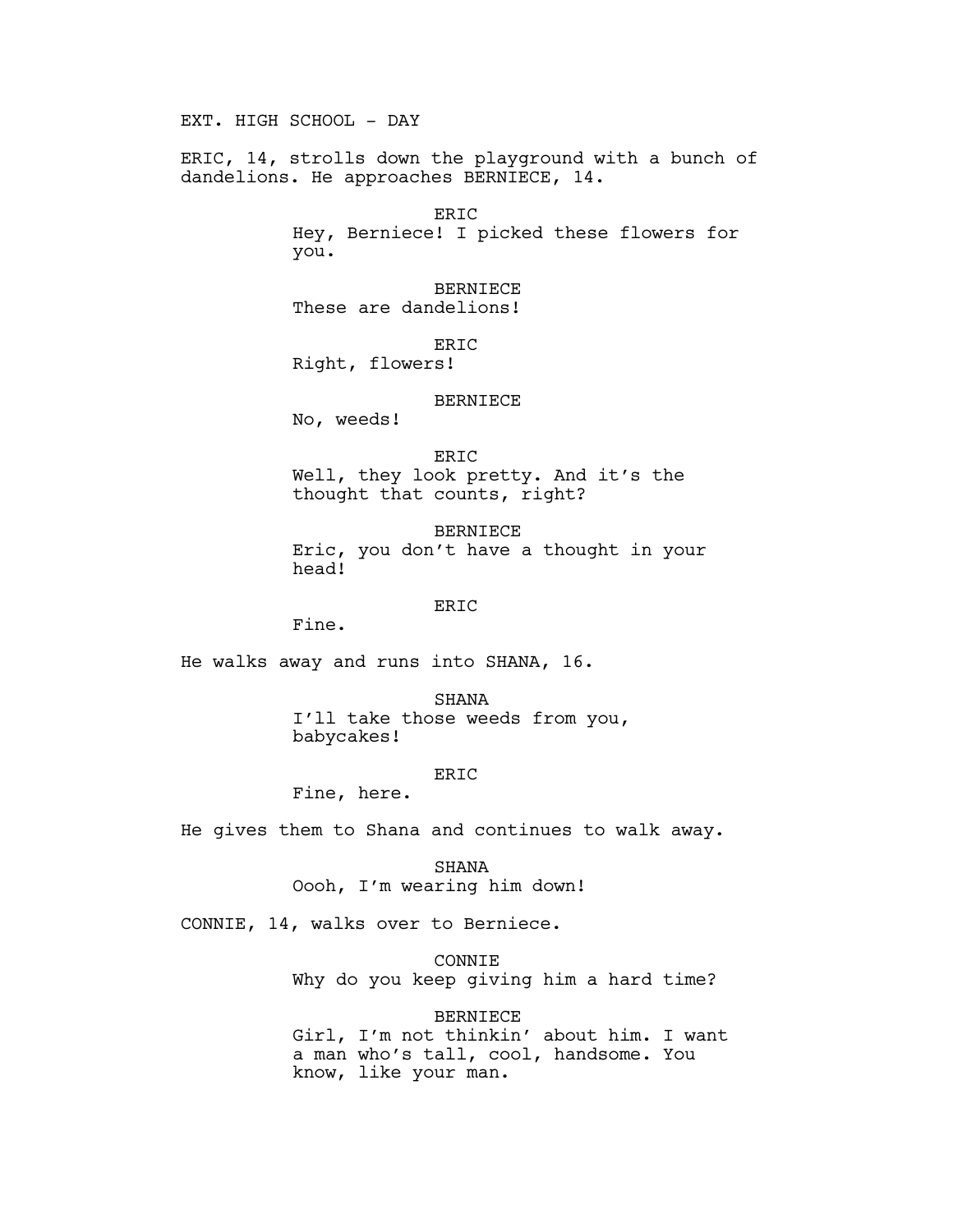CONNIE (scoffs) Want him? Let me tell you, everyone isn't always what they seem.

DIMMEY, 14, approaches Berniece and Connie.

DIMMEY (to Connie) Hey, dear, what's going on?

CONNIE Nothing, baby, just talking about how sexy my man is!

Connie plays with Dimmey's collar and kisses him.

DIMMEY Okay. Let's go to lunch.

CONNIE (to Berniece) Later, girl.

Dimmey and Connie walk together.

DIMMEY (V.O.) Liar. I can't wait 'til I get rid of her.

INT. MATT'S CAR - THE NEXT DAY

MATT, Eric's stepfather, drives. Eric rides in the passenger seat.

> ERIC I don't get it. I've tried everything, and Berniece still won't give me the time of day.

> MATT Don't worry, son. If it's meant to be, it will be. There's one man out there for every girl.

ERIC But didn't Mom leave one man and marry you?

MATT Yeah, but Junior is that one man, and he gets with every girl.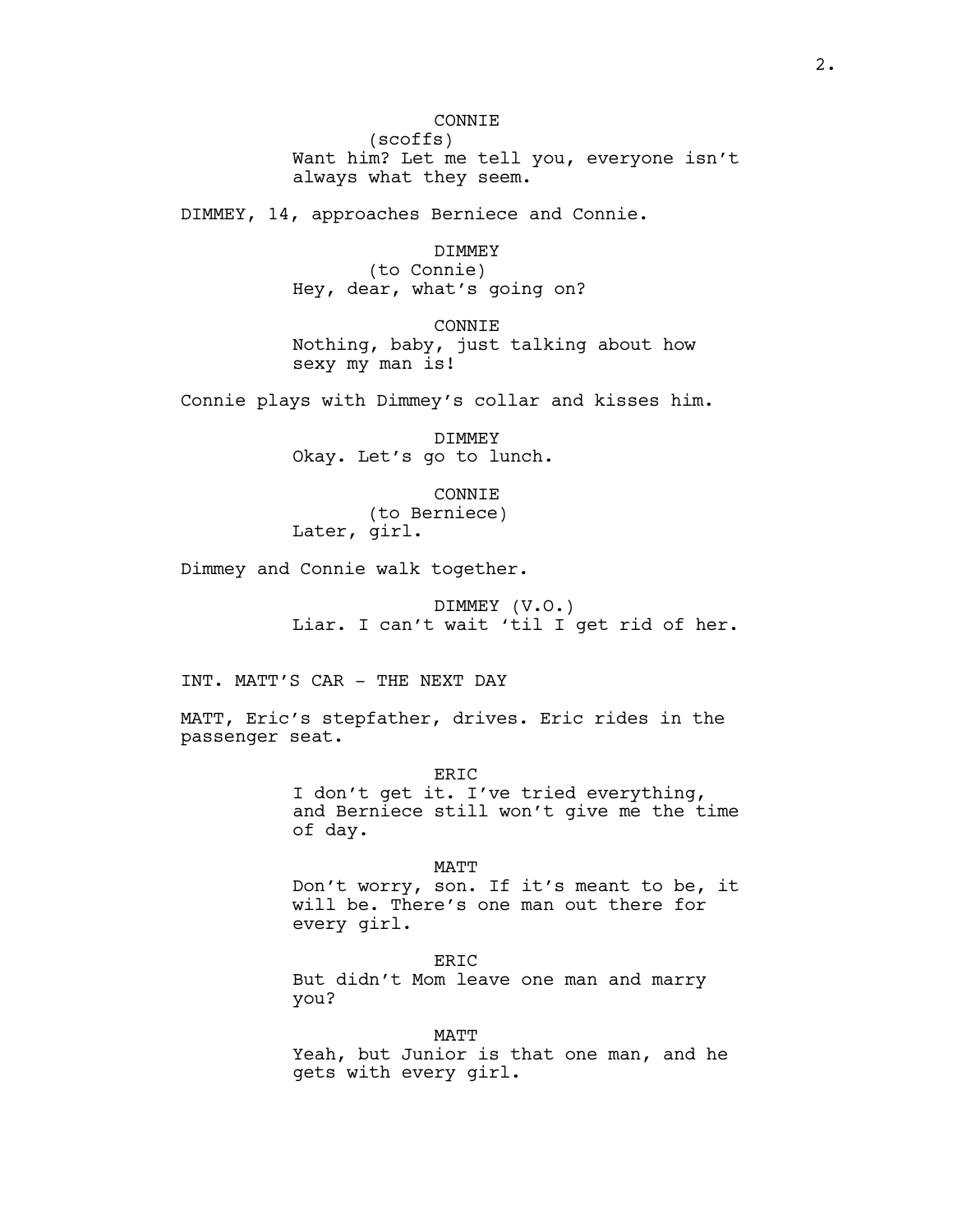ER<sub>TC</sub> Is this supposed to make me feel good?

MATT Well, sorry! You want fatherly advice, turn to Cosby!

ERIC That's not much better!

MATT Well, alright then!

SFX: Police siren BLARING.

MATT (CONT'D) What's going on?

Matt pulls over. The police car stops behind him. OFFICER TOWNSEND exits it and marches over to Matt's window.

> OFFICER TOWNSEND Please let your window down, sir.

**MATT** (lowering window) "Sir"? Yvette, you know us.

OFFICER TOWNSEND "Officer Townsend" to you. Did you know you were going 32 miles?

Officer Townsend points to a speed limit sign. Matt looks in her direction.

INSERT - "SPEED LIMIT: 30"

BACK TO MATT'S CAR

MATT Are you serious?

OFFICER TOWNSEND

As a heart attack, sir. We need to protect the streets from reckless drivers like you. Here are your tickets.

MATT What's the other ticket for?

OFFICER TOWNSEND Your kid needs to be in a booster seat.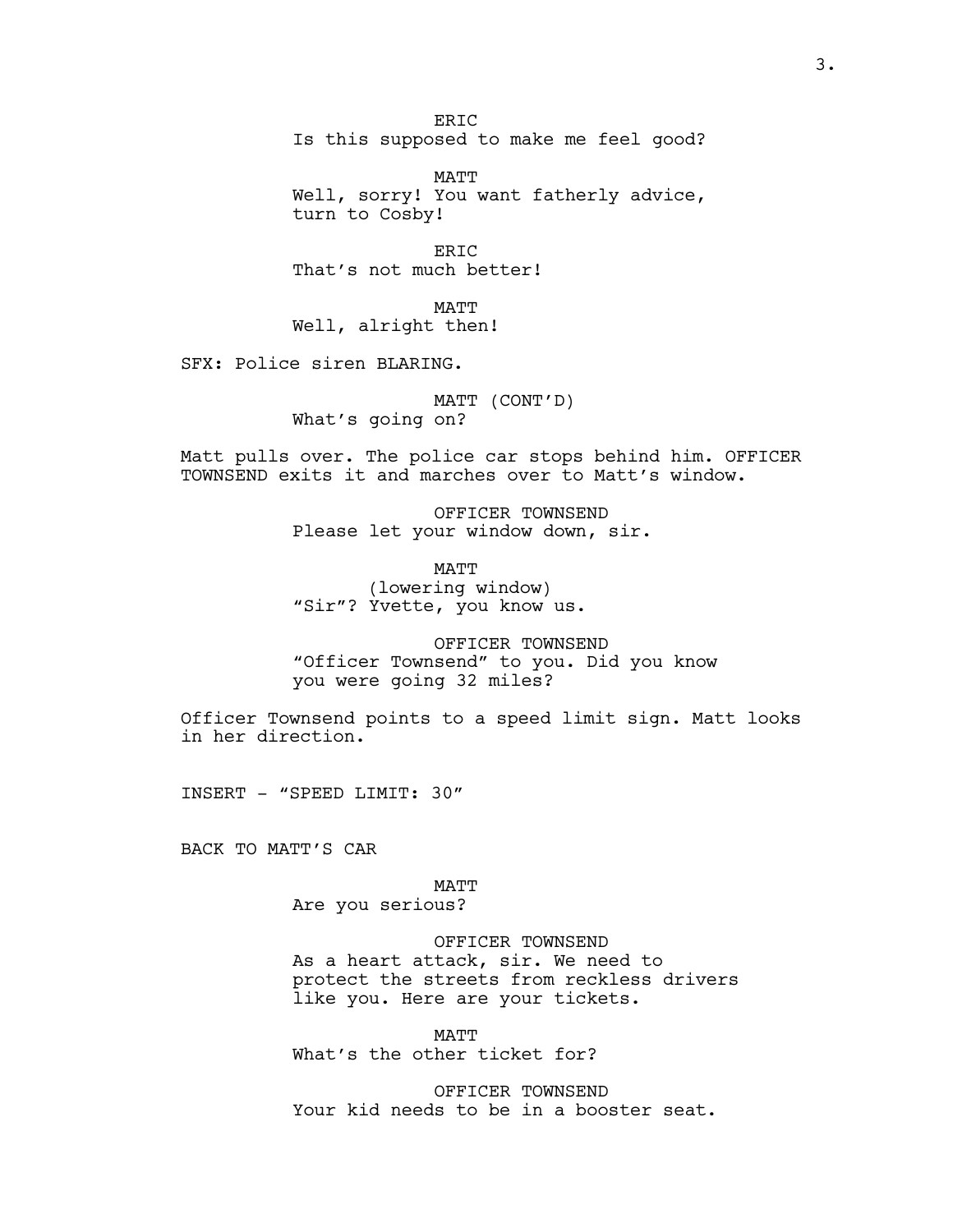Hey!

OFFICER TOWNSEND And needs to be in the back seat. Have a nice day.

Officer Townsend leaves. Matt continues driving.

ERIC

MATT They always pick and choose when to uphold the law! Like, look at these guys right here!

Matt and Eric drive past a fire station. A group of FIREMEN play basketball in front of a hoop.

> MATT (CONT'D) (calling out to them) Wasting our tax money again, huh?

FIREMAN We're on our lunch!

MATT I said what I said!

INT. HIGH SCHOOL HALLWAY - DAY

JACOB JACKSON, 16, holds up ARNOLD, 14, by his shirt.

JACOB Pay up, squirt.

ARNOLD I don't have any money, I swear!

Officer Townsend marches up to them.

OFFICER TOWNSEND Alright, Mr. Jackson, let him go, or you're coming downtown with me!

**JACOB** 

(letting go) What's wrong? I'm just doing my daily bullying.

ARNOLD Yeah, what gives?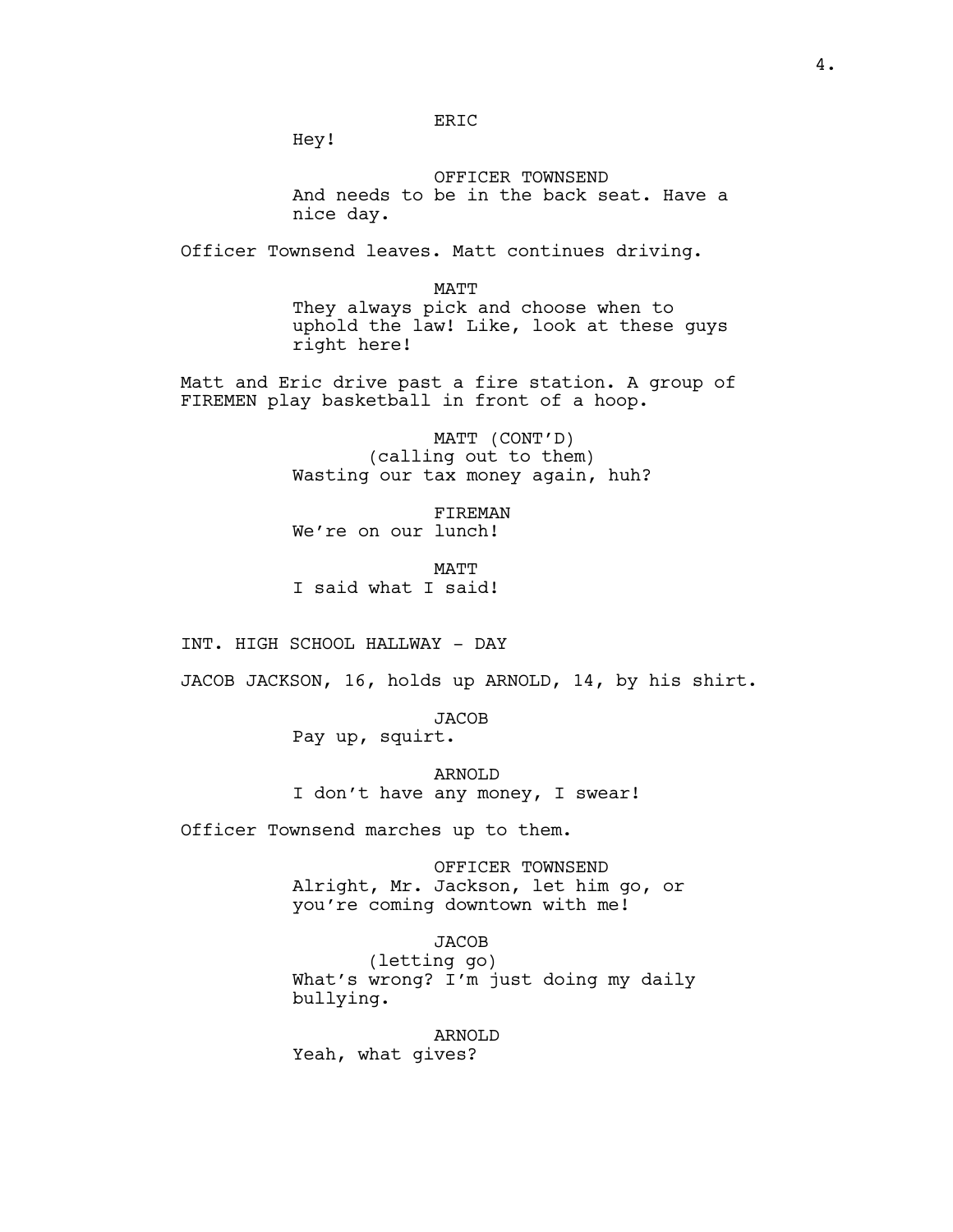OFFICER TOWNSEND There'll be none of that on my watch! I'm issuing you a citation, Jackson!

She writes Jacob a ticket, gives it to him, and marches off. Jacob reads it.

> **JACOB** I can't pay this! Arnold, you owe me more money now!

Jacob lifts Arnold by his shirt again.

ARNOLD (gloomily)

Thanks, Officer.

EXT. OUTDOORS - LATER

EDDIE the cat chases WHISKERS and FRISKERS, two mice, down the sidewalk. They run past Officer Townsend.

OFFICER TOWNSEND

Hold it!

SFX: CAR BRAKES sound as the cat and mice stop running.

OFFICER TOWNSEND (CONT'D) Is this feline bothering you?

The mice looks at her emotionless.

OFFICER TOWNSEND (CONT'D) (to Eddie) It looks like you're disturbing the peace. I got my eye on you. Have a good day.

Officer Townsend marches off. BONY the dog, who is the director, calls out.

> BONY (O.S.) Cut! She messed it up!

WHISKERS Should we take it from the top, Bony?

BONY Nah, let's just break.

EDDIE Fine, I'm hungry, anyway. Let's go to Timmy's.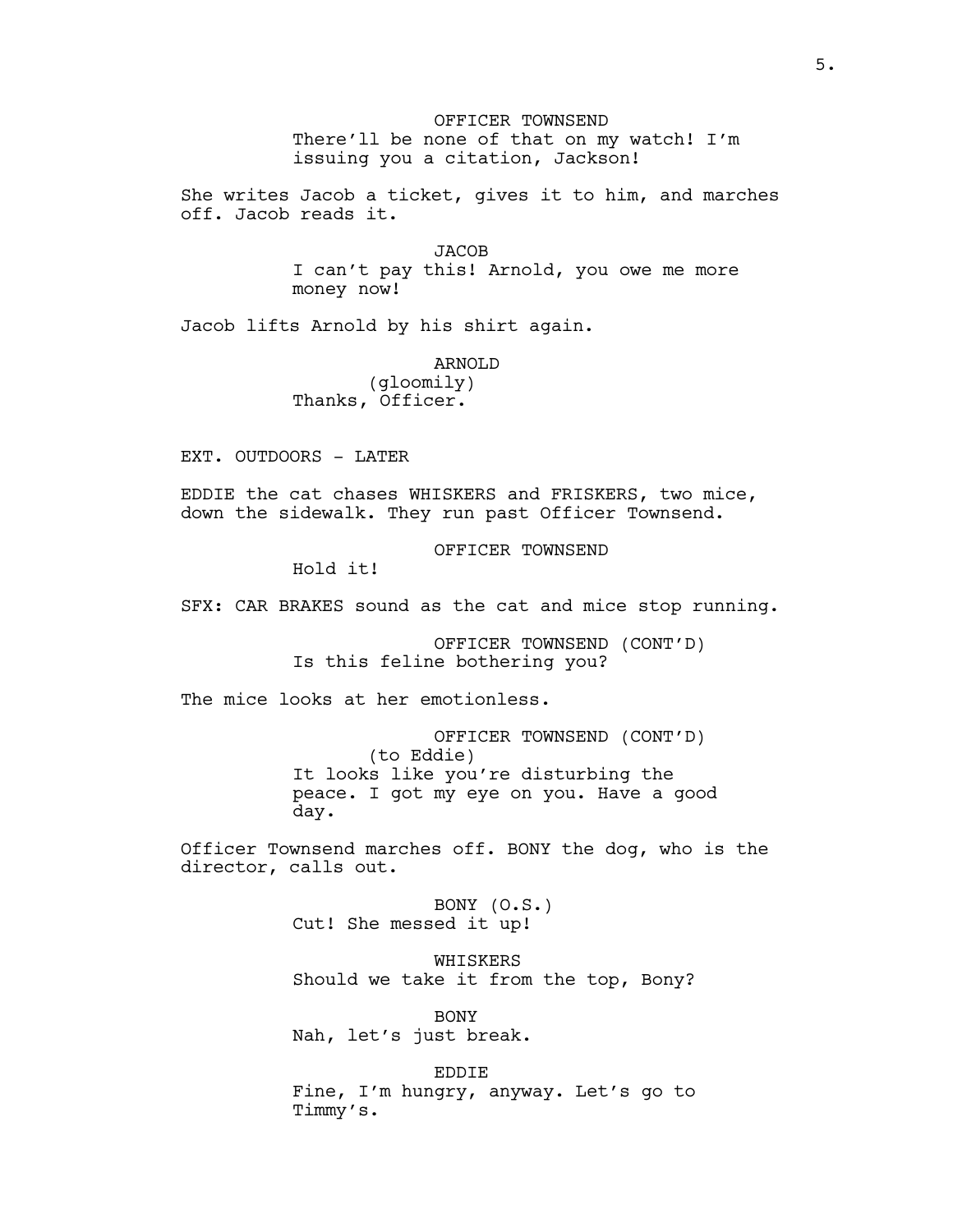He and the mice start to walk. Bony hurries to them.

BONY Hey, can I come?

Whiskers, Friskers, and Eddie look at each other.

FRISKERS You can't fraternize with the actors, Bony.

The three of them walk away.

BONY Oh, now you're following rules?

Bony runs after them.

INT. NELSON HOUSE - LIVING ROOM - DAY - LATER

RHONDA sits on the couch and watches a soap opera where the characters CLARK, STEVE, DOROTHY, and KEISHA have a heated discussion.

ON THE TV

CLARK So Maggie is your long-lost daughter?

DOROTHY I think so. It might be Diana.

KEISHA How do we know for sure?

DOROTHY I don't know. We don't have much time.

STEVE Well, Maggie is waiting in the car. We can just ask her. I'll get her.

DOROTHY No, there's not enough time, damn it! We need to make the flight to Egypt and catch Rocky before he kills someone else!

KEISHA And he might know who shot me!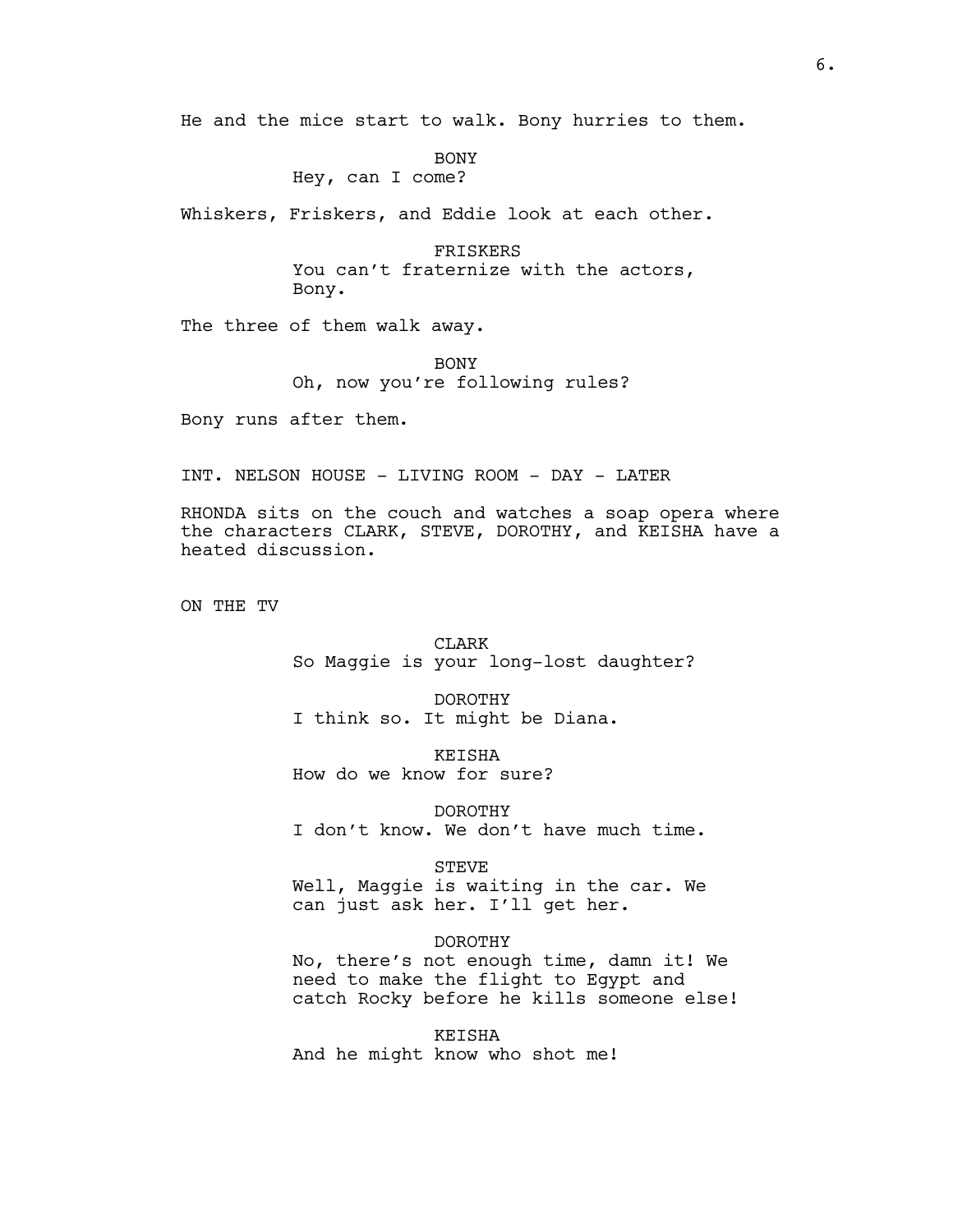# RHONDA

Ooh, I wonder what's gonna happen next!

Eric and Matt enter the house.

MATT

Rhonda, you gotta do something about your friend there.

# RHONDA

What do you mean?

ERIC

Officer Townsend pulled us over and gave Matt a ticket!

RHONDA None of that sounds like her at all.

MATT I know! She's your soror. Can you see what's up?

RHONDA (getting up) Yeah, I gotta go anyway.

ERIC

(looking at the TV) Is this "Searching for My Children of Tomorrow Today?"

RHONDA They're trying to figure out who Dorothy's long-lost daughter is.

MATT

Still? Haven't they been on this for three months?

RHONDA The story has to build, Matt. Turn the TV off for me, but don't erase that episode.

Rhonda leaves the house.

ER<sub>TC</sub>

And I thought my life had a lot of drama.

Eric exits the living room.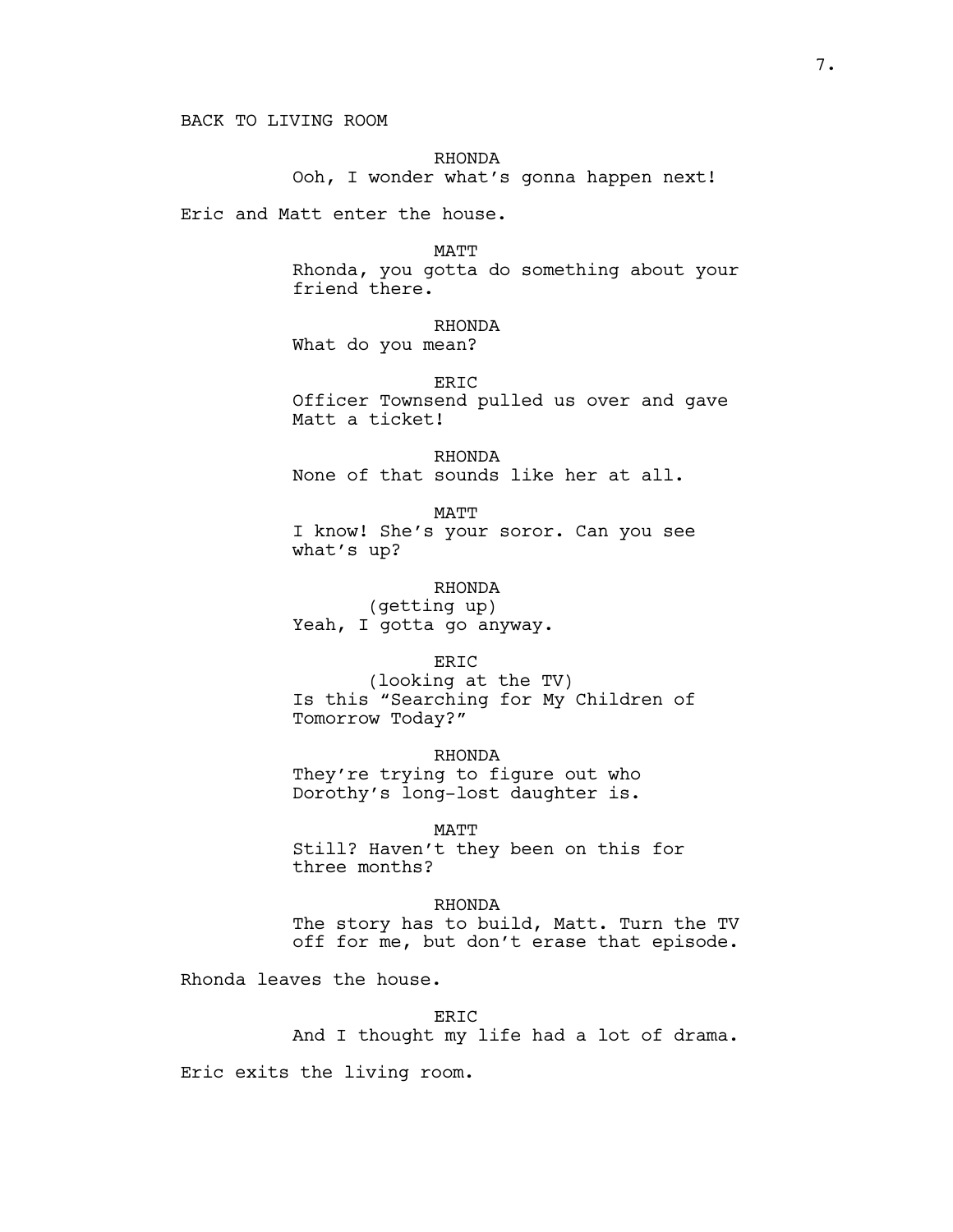He picks up the remote, then looks at the TV.

MATT (CONT'D) Hey, is that Charles Van Norman?

He sits down to watch.

MATT (CONT'D) What's he doing on here? He must be gueststarring.

He picks up a bowl of popcorn from the end table and starts eating it.

INT. POLICE STATION - DAY - LATER

Officer Townsend sits at her desk and watches a small TV on her desk. GRETCHEN "GRETCH" JACKSON, a detainee, sits in a holding cell near Officer Townsend's desk.

> OFFICER TOWNSEND (yelling at the TV) Watch out! Rocky's right there!

GRETCH Officer, do you mind turning the volume up?

OFFICER TOWNSEND Shut up in there, Gretch!

Rhonda enters the station and approaches Officer Townsend's desk.

### RHONDA

Hey, sands. Ooh, don't tell me what happened on the show. I'm not caught up yet.

GRETCH Spoiler alert: they...

OFFICER TOWNSEND (to Gretch) Hey, I'm warning you! (to Rhonda) What's up?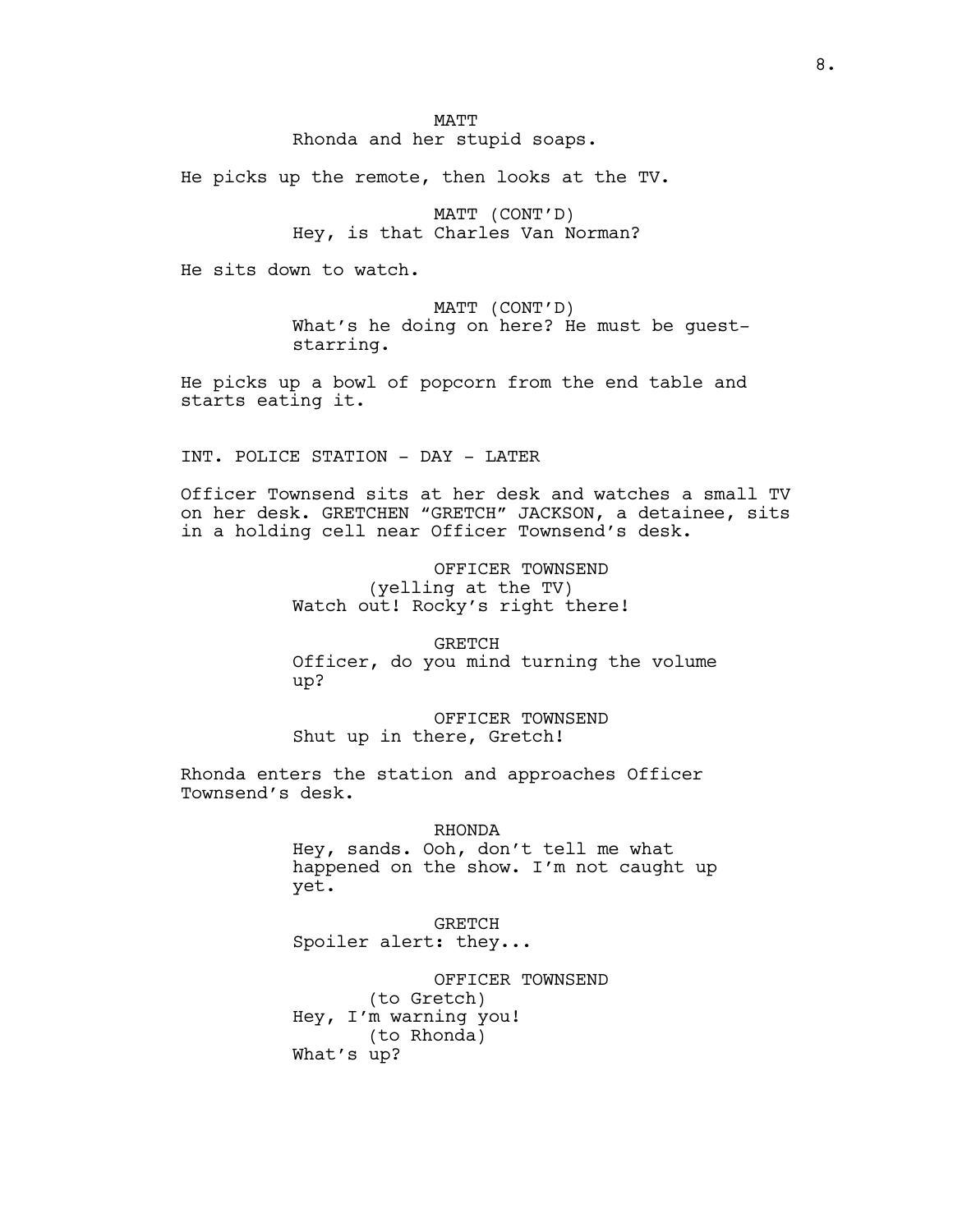RHONDA

Everything been alright with you? You've been acting a little uptight.

OFFICER TOWNSEND No, everything's fine. I might be up for a promotion, and I'm staying on my toes.

### RHONDA

But it seems like you're giving everyone on the north side a ticket!

OFFICER TOWNSEND That's not true, now I'll have to ask you to leave, because you're this close to loitering.

# RHONDA

'Vette, talk to me.

Officer Townsend turns off the TV.

# GRETCH

Hey!

Officer Townsend signals at Gretch to be quiet. She then pulls out her phone.

> OFFICER TOWNSEND Here's a video that's been floating around.

ON THE PHONE

A WOMAN is being interviewed on the street.

WOMAN Officer Yvette Townsend trying to get promoted? She can't even take care of her own daughter!

BACK TO POLICE STATION

OFFICER TOWNSEND If this gets out, the other cops will think I'm not fit for my job!

GRETCH Hmmph. Can't have that.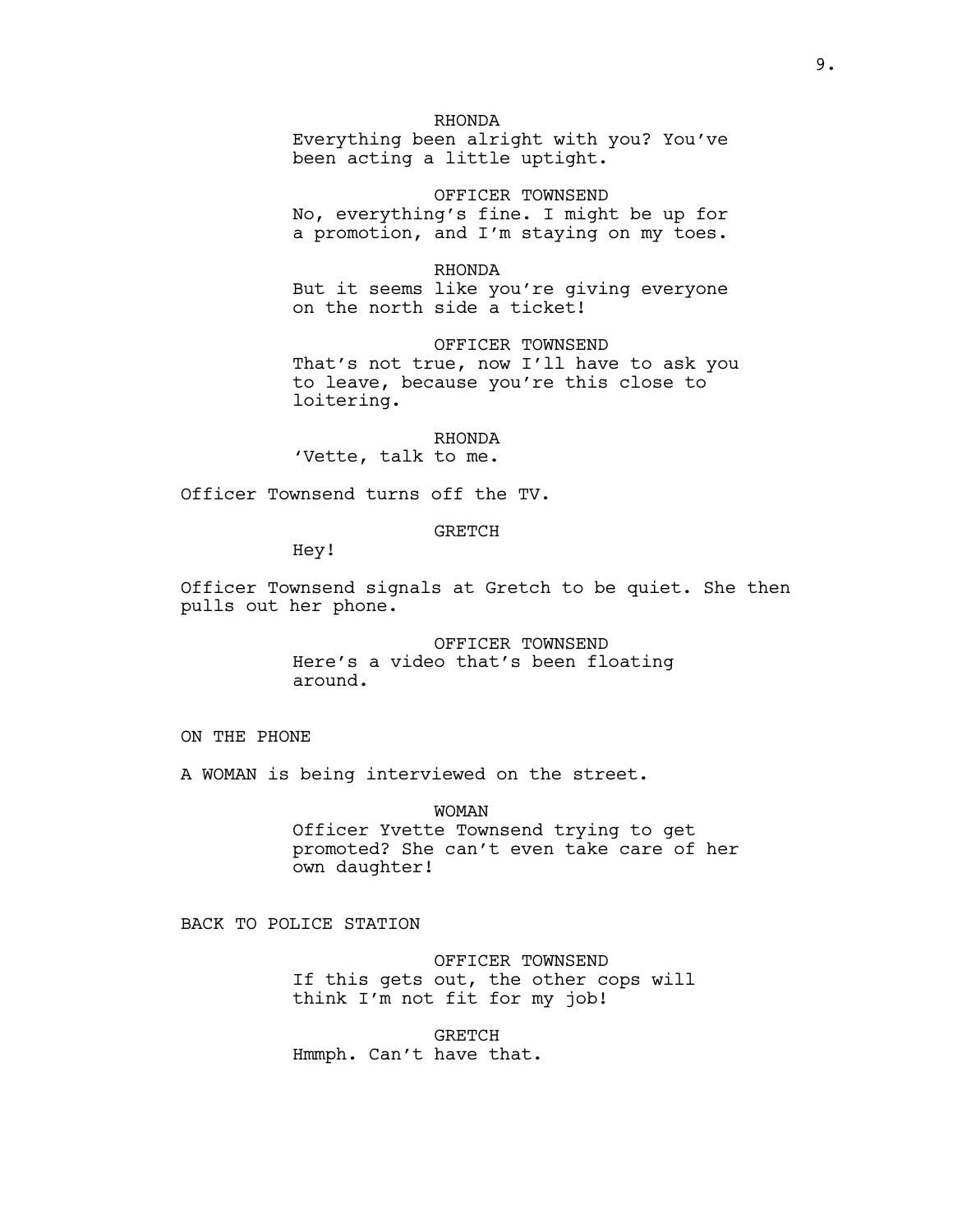# RHONDA

I don't get it. This is just one person on one video. Who cares what she thinks?

OFFICER TOWNSEND Well, there may be a little truth to it. Remember how I told you about my upbringing in Tennessee?

### RHONDA

Farm town, yeah. Your husband left you.

### OFFICER TOWNSEND

Actually, I was the one that left. I felt like I was in a dead-end situation. I had a husband and a kid, but I wanted more out of life. So one day, I told them that I was going to the store for some milk. Fast forward to now, and I'm here.

### RHONDA

Oh, man.

### OFFICER TOWNSEND

What could I do? College wasn't that fulfilling for me. The police force was where I could forget all of my troubles and make something of myself. But I can't run away from my responsibilities anymore.

### RHONDA

So what are you saying? You're gonna move back?

#### OFFICER TOWNSEND

No, I like my job here. But at least I can go back home and talk to my family. Maybe I can make things right.

# RHONDA

If you feel that's best.

### OFFICER TOWNSEND

But I need you to drive me. My car's in the shop...and they really don't want me driving in Tennessee. I'll explain later.

### RHONDA

Oh my god.

### OFFICER TOWNSEND

Sounds like a yes to me! Let me go and get packed.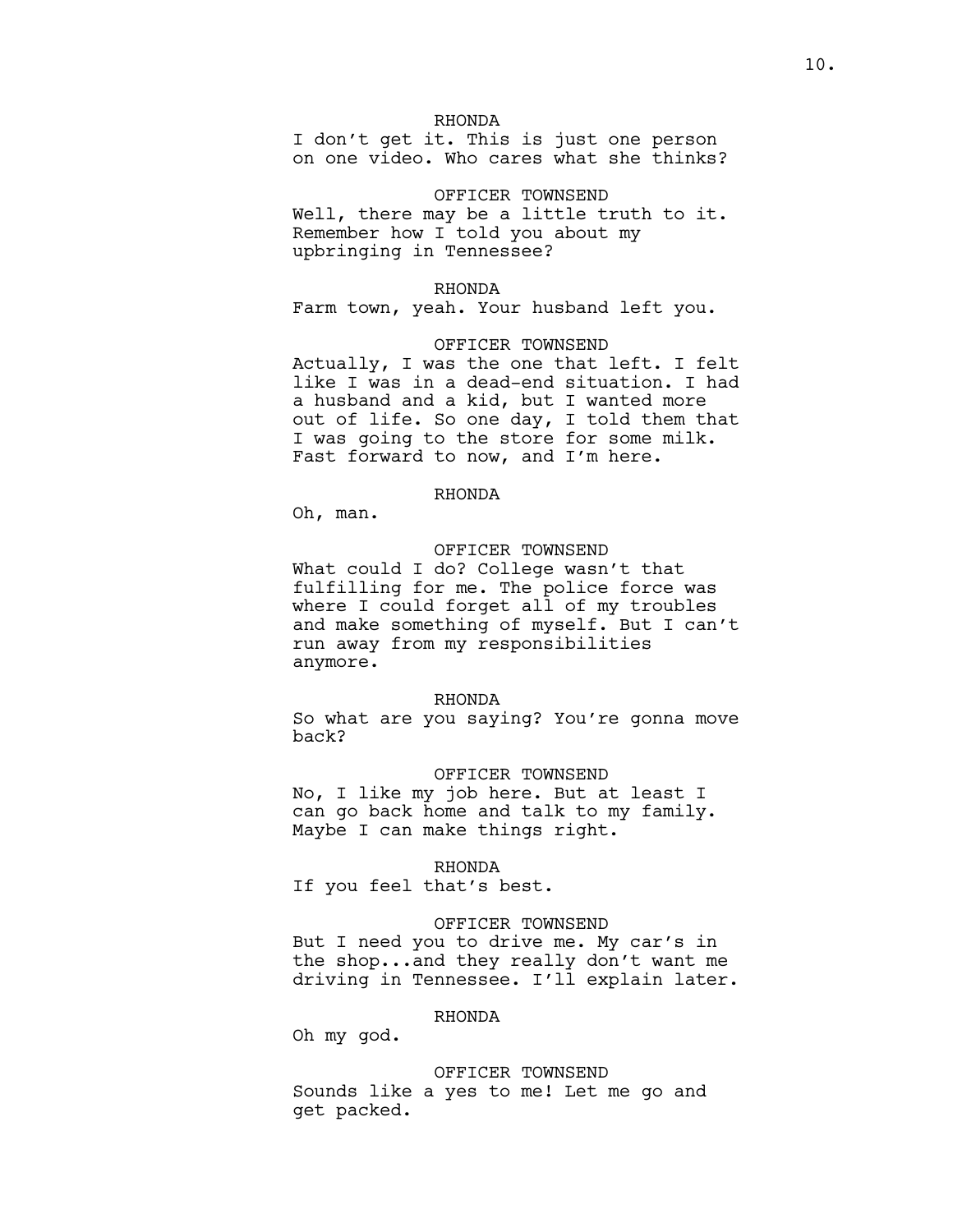RHONDA Wait, you can just leave your job like this?

OFFICER TOWNSEND Yeah, why not?

Officer Townsend exits the station. Rhonda follows her.

GRETCH And  $I'm$  locked up. (calling out) You could've at least turned the TV back on!

INT. NELSON HOUSE - LIVING ROOM - DAY - LATER

Rhonda talks with Matt.

RHONDA So Yvette wants me to drive her to her farm so she can clear things up with her family.

MATT I can't believe someone as lazy as her had energy to start a family.

RHONDA Maybe that's why she left, I guess. You wanna come?

MATT I don't know, honey.

Eric runs downstairs.

ERIC Did somebody say, "road trip"?

RHONDA

Uh, no.

# ERIC

I can go for the ride. We have a threeday weekend at school, anyway.

RHONDA Well, this isn't for fun, Eric. We're trying to reunite Officer Townsend with her daughter.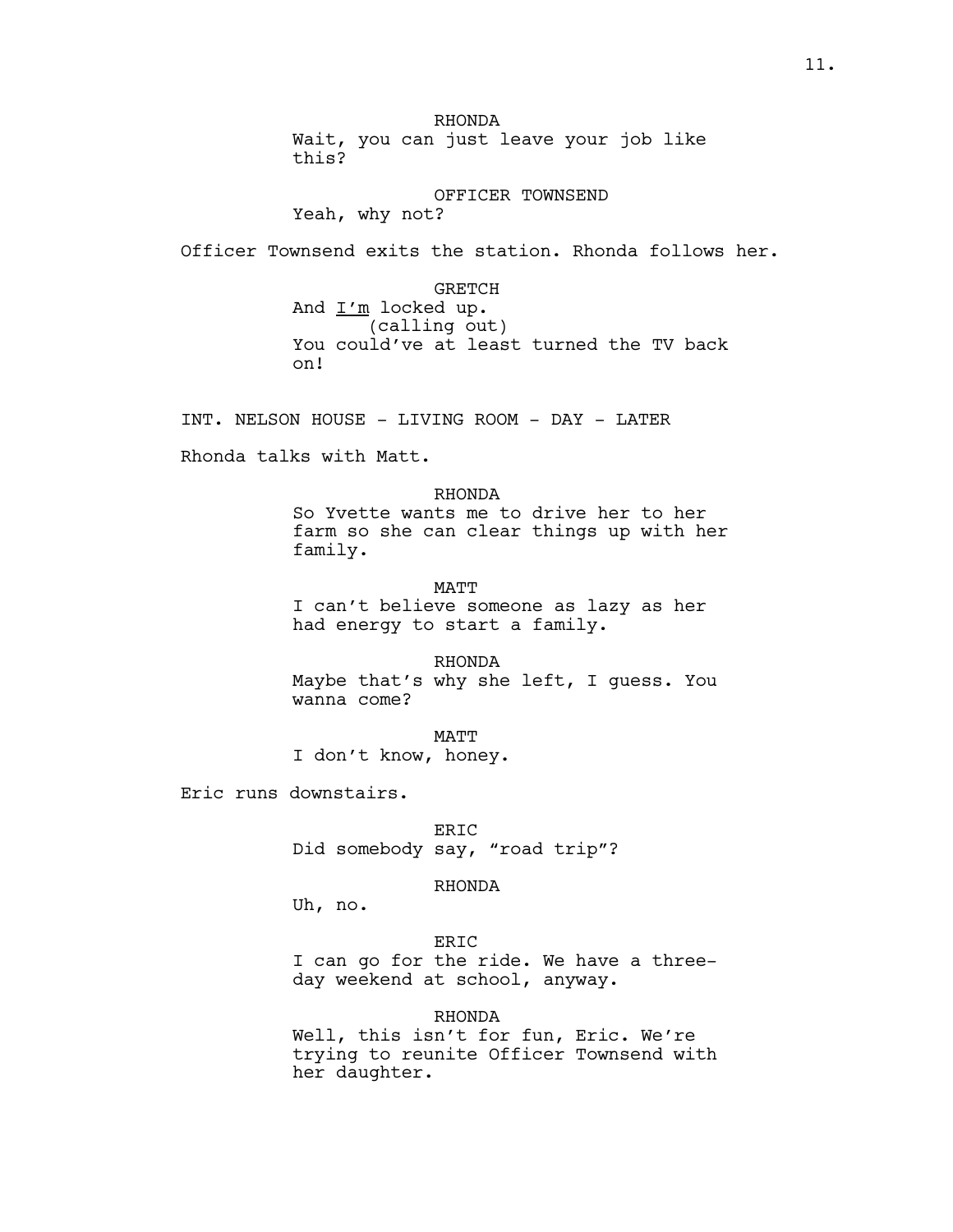ER<sub>IC</sub> All I heard was, "road trip".

RHONDA Again, nobody said that. But pack a bag quick. What about you, Matt?

MATT

No, I better stay here. The pets need feeding, the chores need to be done, the darn fitted sheets need to be folded.

ERIC What's up with fitted sheets, anyway?

MATT I'd tell you if I knew, son.

RHONDA

(to Eric) Well, let's go get ready.

Rhonda and Eric exit.

SFX: Bedroom doors CLOSE off screen.

Matt looks behind his shoulder, then sneaks to the remote. He turns on the TV.

ON THE TV

CLARK So is Diana or Maggie your long-lost daughter?

DOROTHY We have to ask Maggie. We got to!

SFX: GUNSHOT off screen.

STEVE looks out the window.

STEVE It might be too late. She just got shot!

Disturbing MUSIC plays.

BACK TO LIVING ROOM

**MATT** (whispering) Oh no! Not Maggie!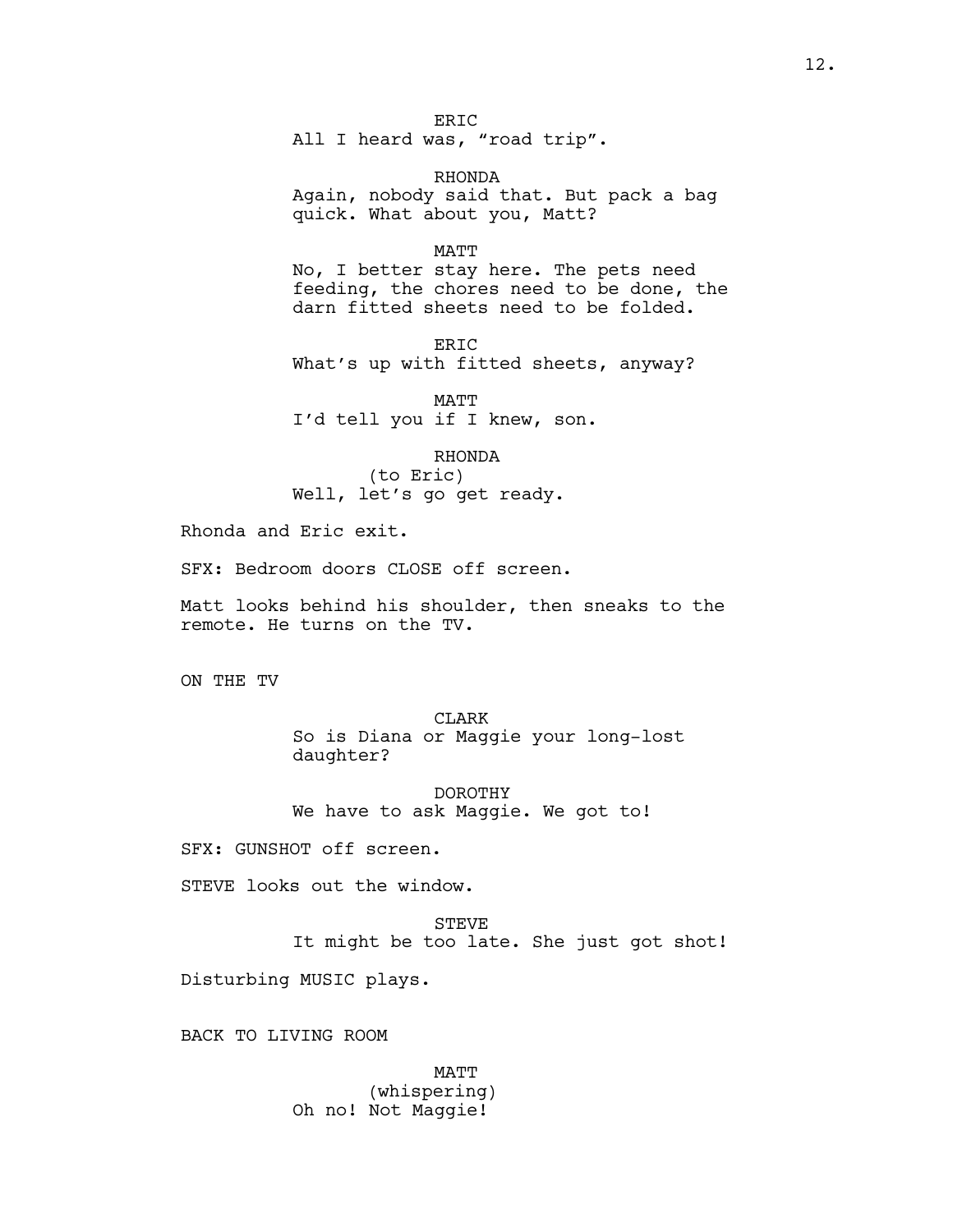Rhonda drives her car down the road. Officer Townsend sits in the passenger seat. Eric sits in the back.

> RHONDA Where is this place?

OFFICER TOWNSEND

A few more hours.

RHONDA Well, I need to pull over to get more gas.

ER<sub>IC</sub> Man, women are so silly!

RHONDA Read the room, son.

ERIC I'm talking about Berniece.

RHONDA Eric, if the girl don't want you, let it go. Sometimes, you just gotta move on.

OFFICER TOWNSEND Yeah, that's what I did.

ERIC Uh, isn't that why you're in the situation you're in, and why we're on the road right now?

OFFICER TOWNSEND (to Rhonda) Smart boy.

RHONDA He gets it from me.

OFFICER TOWNSEND I meant, "smart aleck."

RHONDA He gets it from his father.

INT. GAS STATION - DAY - LATER

Rhonda walks away from a cashier. Officer Townsend and Eric approach her from different directions.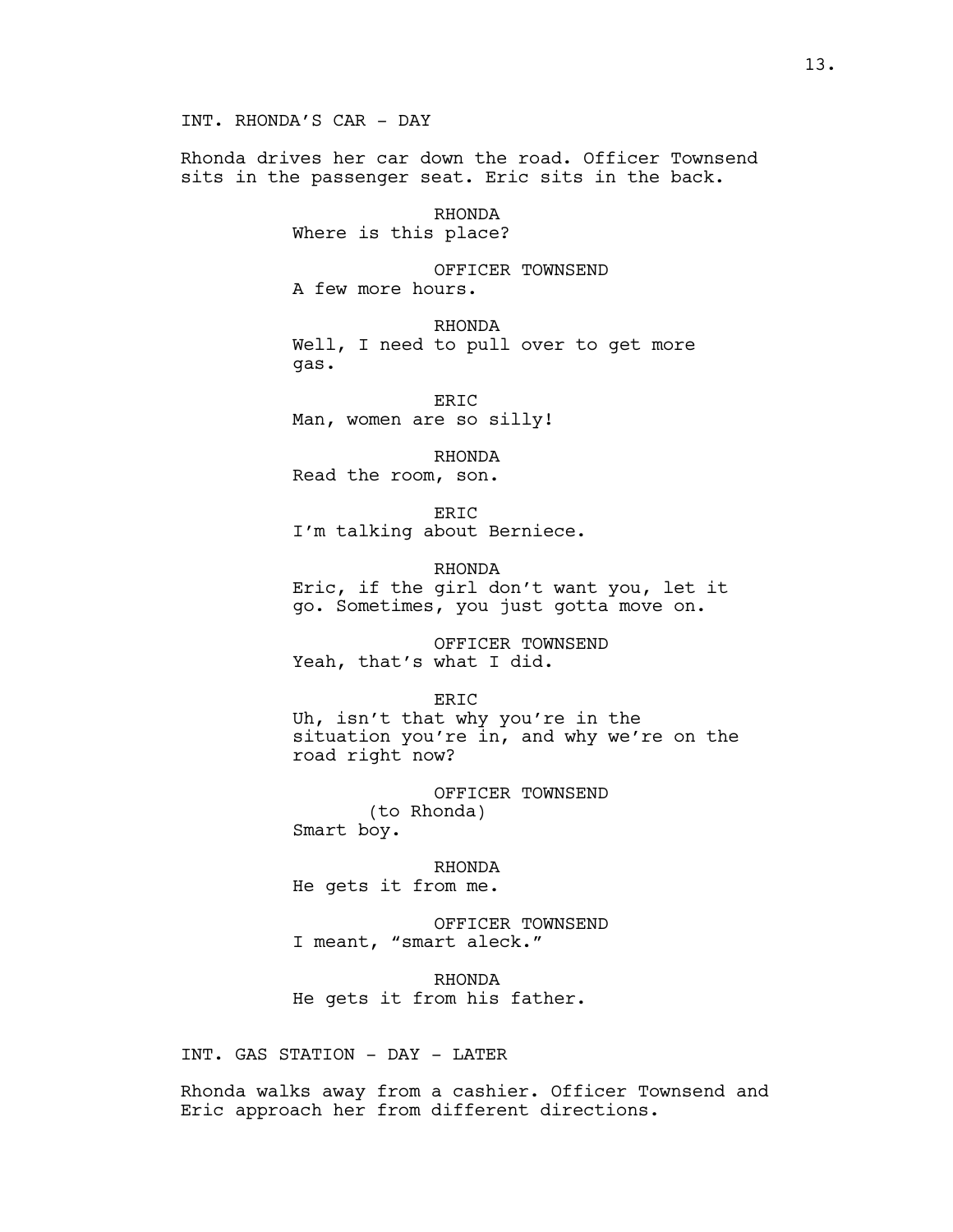RHONDA Where were ya'll at? We gotta get going.

ERIC

The flea market next door. I got three outfits, real flowers for Berniece, 5 CD's, and a lunch all for five bucks! Oh, and check out my Faux-lex!

He holds out his wrist.

RHONDA Make sure your wrist doesn't turn green.

ERIC Officer Townsend, I saw some baby dresses that you could get.

OFFICER TOWNSEND Uh, I don't think he would like those.

RHONDA "He"? You have a son, too?

OFFICER TOWNSEND You're half-right. I have a daughter. She has a son.

ERIC A grandma?! You're that old?

## RHONDA

Eric!

OFFICER TOWNSEND Well, we married young, started a family young, you know.

# RHONDA

But who was that lady in the video that said that you don't take care of your daughter?

OFFICER TOWNSEND (sighs) My daughter.

### RHONDA

Oh.

OFFICER TOWNSEND We don't have the best relationship. My ex came to terms with me leaving, but she hadn't.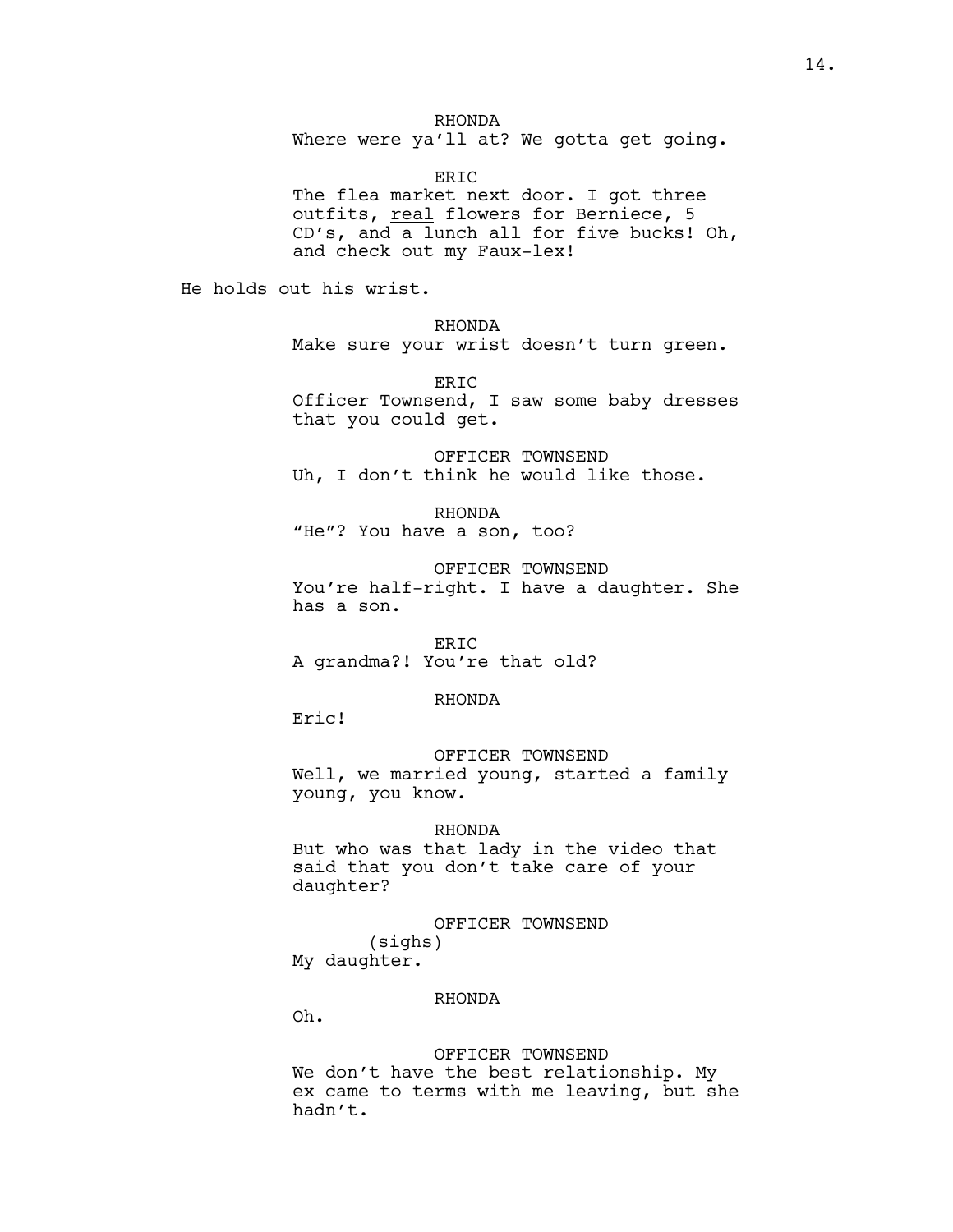RHONDA Will she let you see your grandson?

OFFICER TOWNSEND Oh, she better. I'm going back to my hometown, and this time, it's parental.

Rhonda and Eric stare at her.

OFFICER TOWNSEND (CONT'D) You know, because I'm a parent, that's my family...

RHONDA

Let's just go.

The three begin to walk.

ERIC Wait, Mom, do you have ten bucks? There are some Air Jorgens for sale.

RHONDA

Let's go!

The three exit.

INT. NELSON HOUSE - LIVING ROOM - DAY

Matt watches the soap opera on TV.

ON THE TV

The characters are in a hospital talking to a DOCTOR.

DOCTOR I'm sorry, but Maggie is dead.

Sinister MUSIC plays.

### DOROTHY

Noooooo!!

BACK TO LIVING ROOM

MATT (crying) Noooooo!!

SFX: The doorbell RINGS.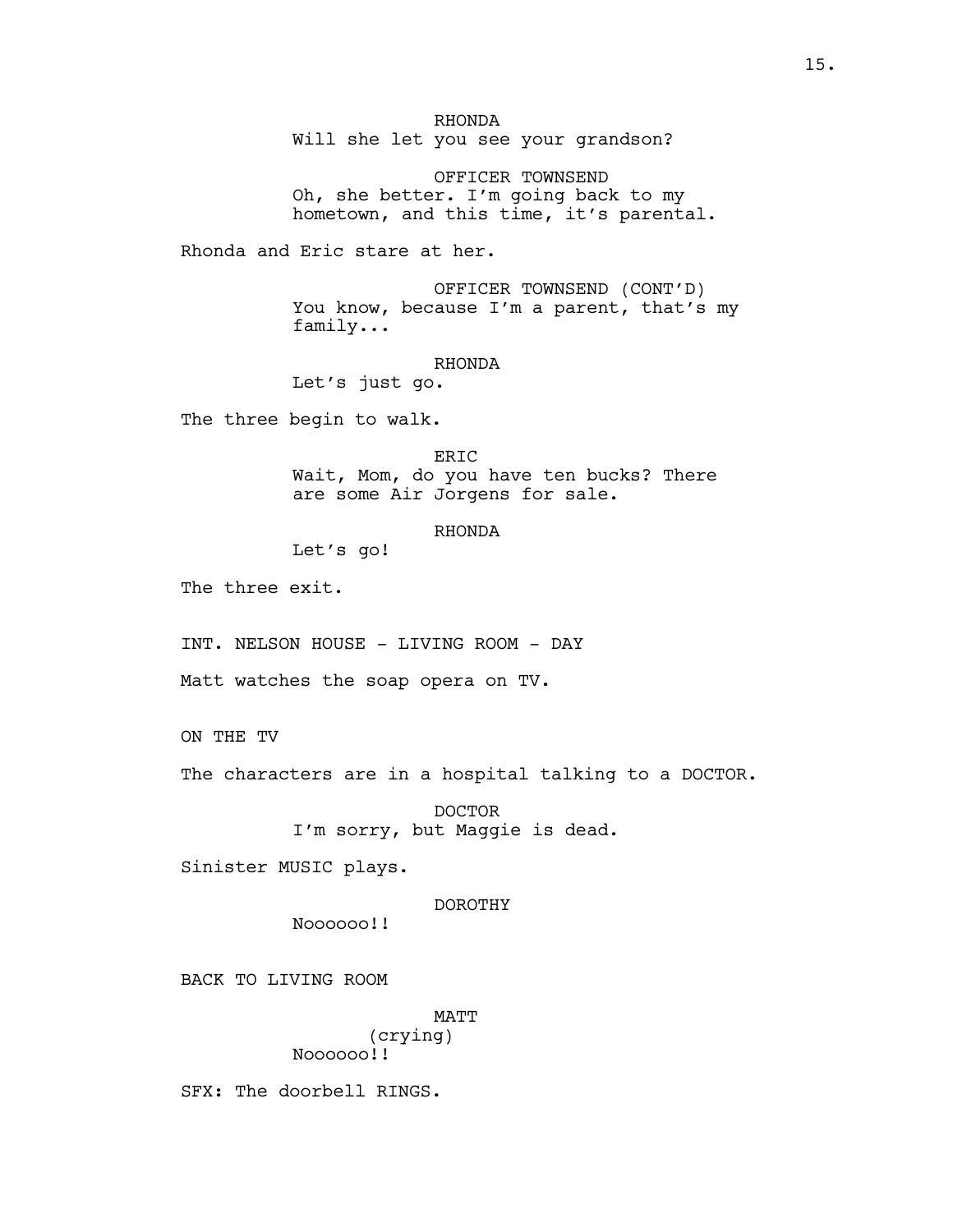Matt quickly turns off the TV.

EXT. NELSON HOUSE - DAY - SAME

Berniece stands outside the front door.

BERNIECE "Eric, I'm sorry. Those dandelions were a nice gesture." (sotto voce) "Even though it was stupid." (normal voice) No.

Matt opens the door.

BERNIECE (CONT'D) Hi, sir. I haven't seen Eric in a while. Is he here?

MATT (holding back tears) No. He's gone. So is his mother! They went to Tennessee!

BERNIECE

Are you alright?

MATT

(breaking down) I'll be fine. I have to go!

He closes the door and cries some more. Berniece walks away from the house.

#### BERNIECE

Gone? No way.

She runs into Shana.

BERNIECE (CONT'D) Shana, have you seen Eric lately?

# SHANA

No, why?

#### BERNIECE

His father just said that he and his mom left. He didn't say anything about moving, did he?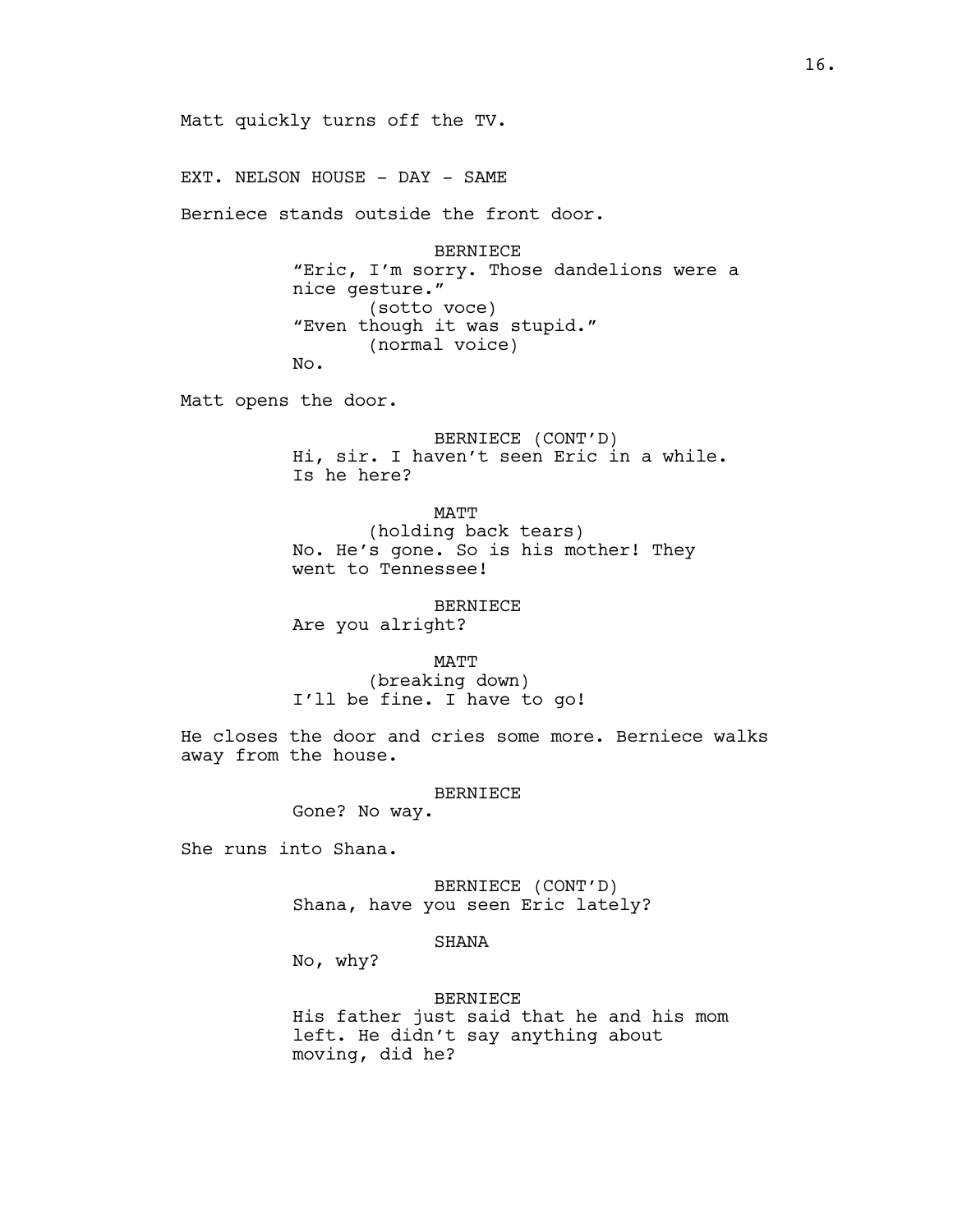**SHANA** No, but what do you care? You always treated him like crap!

Shana walks away.

BERNIECE No I haven't. Have I?

INT. MOTEL - EVENING

Rhonda, Eric, and Officer Townsend approach the counter with their luggage. DARLENE, the receptionist, greets them.

## DARLENE

Hey, ya'll, welcome to the Check Inn. Get it? "Check in"?

# RHONDA

Nice. The name should be under Nelson?

# DARLENE

Oh, we don't have a check-in process. You just say you're here, and you go in your room. First come, first serve!

# OFFICER TOWNSEND Then why is it called "The Check Inn"?

## DARLENE

Take it up with my ma, Marlene. She owns the place. This is just my after-school job.

ER<sub>TC</sub>

What time's breakfast?

### DARLENE

Whenever Mickey D's down the street opens. We don't have that here.

### RHONDA

Let's just go to our room. Where's the elevator?

DARLENE

(shakes her head)

Uh...

RHONDA Never mind! Come on, guys.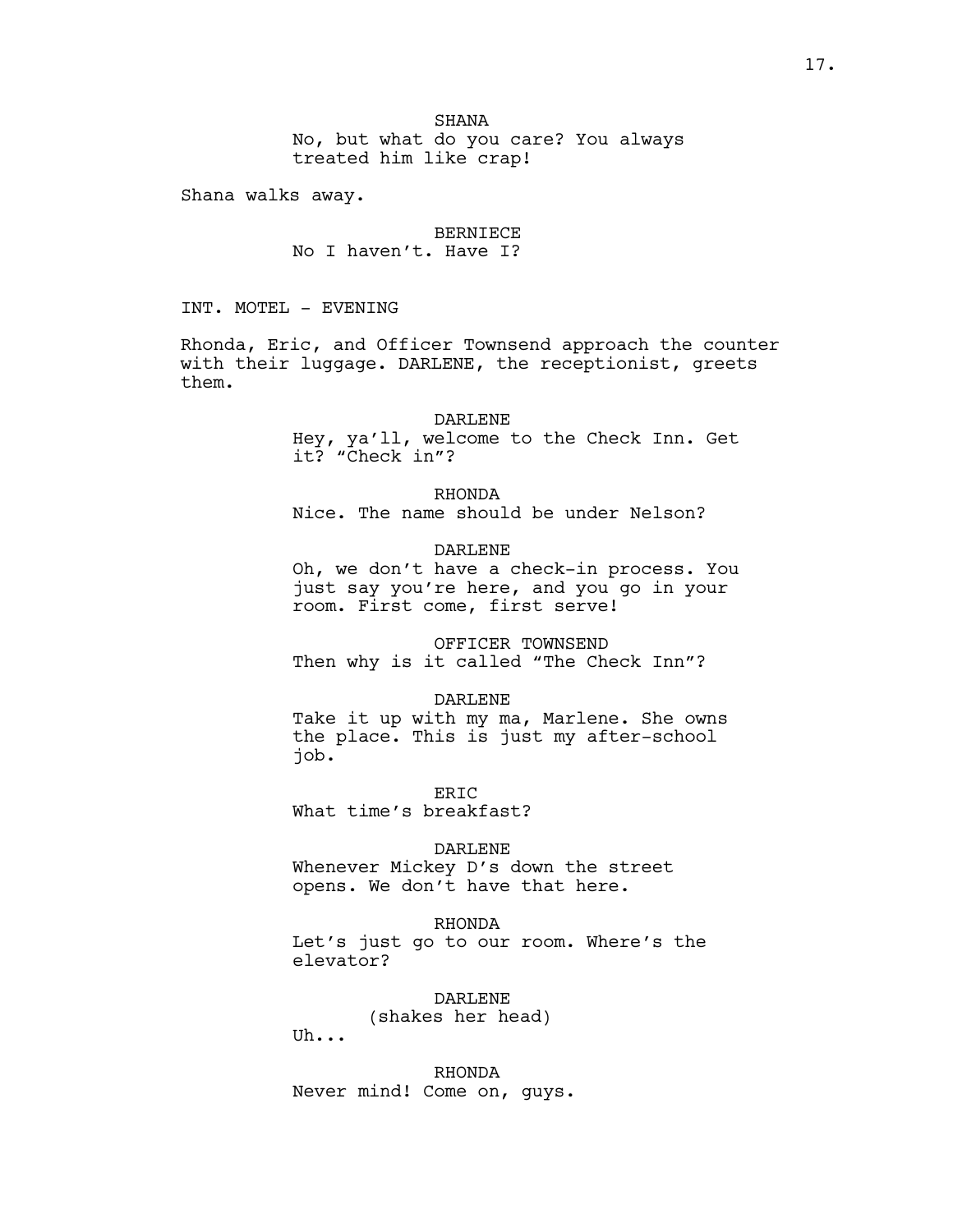Rhonda, Eric, and Officer Townsend walk away.

INT. MOTEL ROOM - EVENING - MOMENTS LATER

Rhonda opens the door, which almost falls off of the hinges.

> OFFICER TOWNSEND Man, that was a workout.

RHONDA Alright, Eric, you get settled. I'm gonna take Yvette to her family.

Darlene enters the room.

DARLENE Oh, I forgot to tell ya'll about the TV. It doesn't work.

RHONDA You could have called us.

DARLENE I can't. There's no phone in the room.

ERIC Hmmph, what a great place. So what do you guys do for fun around here?

DARLENE We have a couple of nice spots. I get off in 15 minutes. If you don't mind, I can show you around.

ERIC Well, I'm a little bit tired...

Rhonda nudges him.

ERIC (CONT'D) ...of being bored. Let me wash up.

DARLENE Great! Meet me downstairs.

Darlene exits.

# ERIC

Mom!

RHONDA All part of moving on!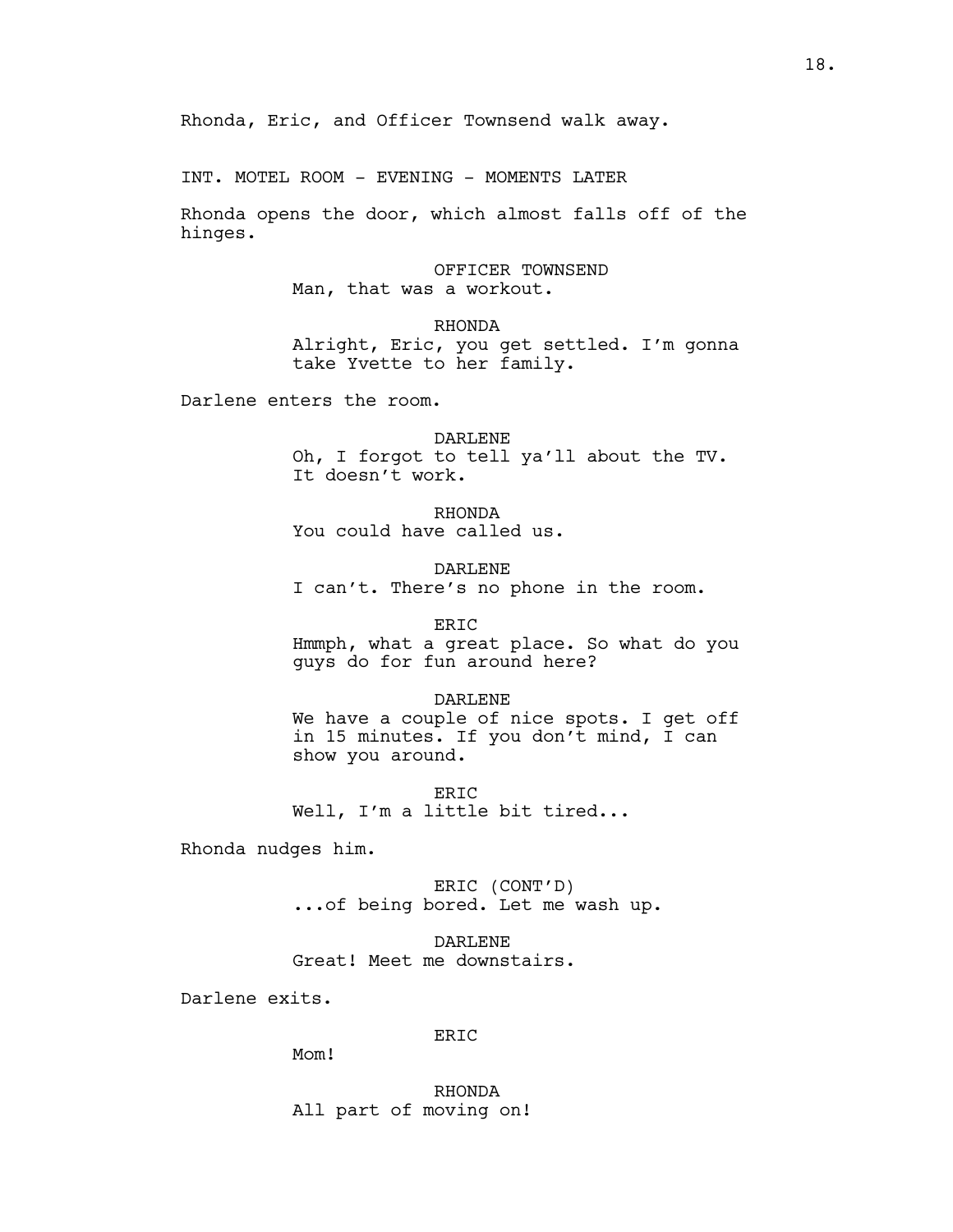ERIC But she lives all the way here!

RHONDA At least it'll get you out of your funk. And you can take that energy with you back home.

### ERIC

My mom fixing me up: every young man's dream.

RHONDA And afterwards, bring her back up here so you two can bond.

ERIC The dream continues.

INT. NELSON HOUSE - LIVING ROOM - EVENING

Matt watches the soap opera and sniffles, holding tissues in his hand.

SFX: The doorbell RINGS.

Matt turns off the TV.

#### MATT

Come in.

TIMMY enters the house.

### TIMMY

Matt, I've been calling you all day, what's up with your phone?

MATT Nothing. I've been napping.

Timmy looks at the dining room table, which is full of cakes, bread, and trays of food.

> **TIMMY** And what's with all of this food?

MATT I don't know. Women have been giving them to me all afternoon!

**TTMMY** Can I have some of this pie?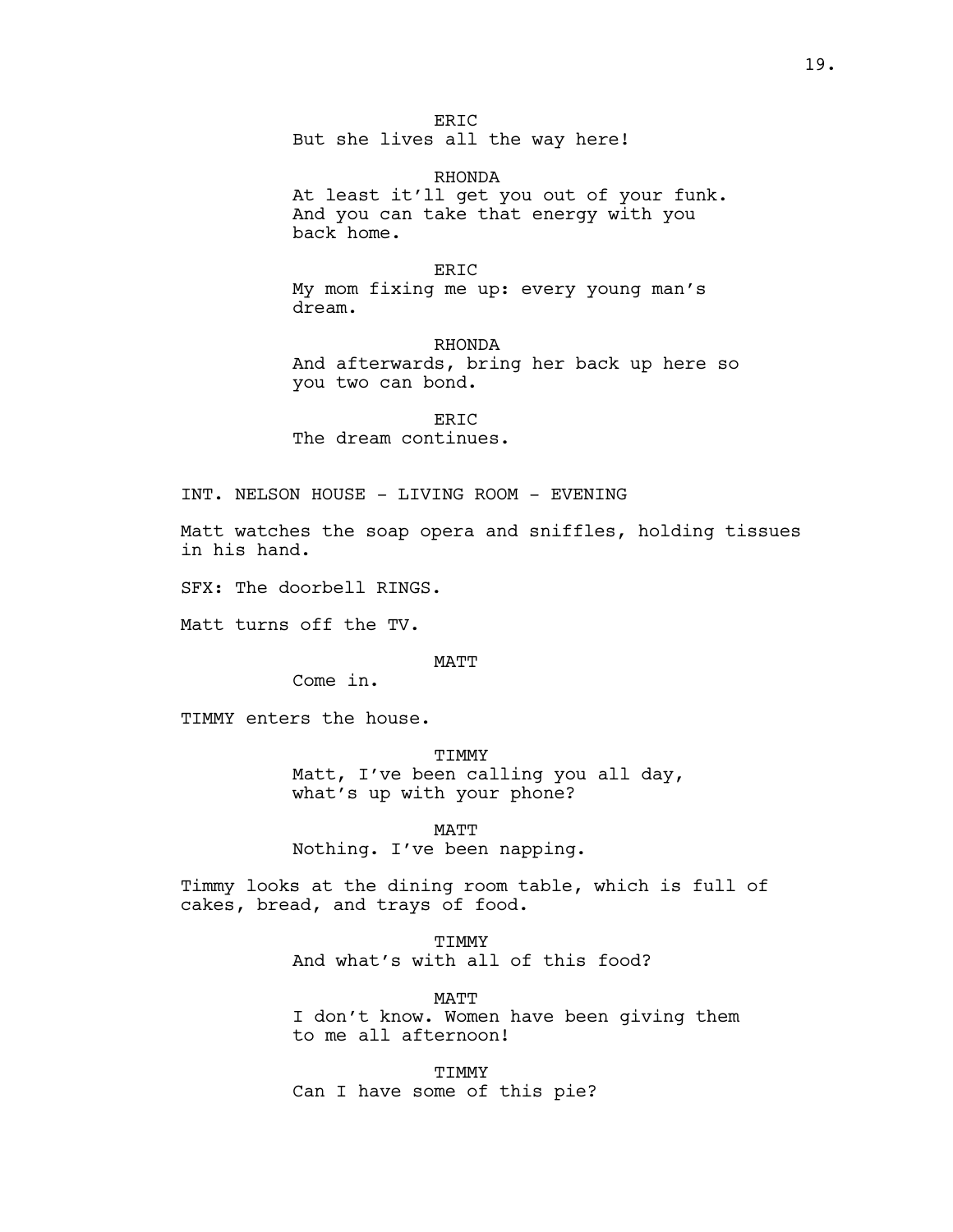**MATT** Yeah, I'll get you a plate.

Matt walks to the kitchen. Timmy sits down and turns on the TV. The soap opera plays.

TIMMY

(calling out) Matt, what is this?

MATT

Alright, it's a soap! Yeah, I've been watching it. I ain't ashamed. Shoot.

Matt walks out with some plates. Timmy sits and cries.

TIMMY They killed Maggie??

MATT

I know! It ain't fair!

Matt sits next to Timmy and holds him. Both of them sob. A SEXY LADY enters the house.

> SEXY LADY Oh, that is so terrible.

> > MATT

(to the lady) You saw it, too?

### SEXY LADY

No, but I feel your pain. If you ever want me to come make you dinner, or even just to talk, gimme a call.

She hands Matt a business card and leaves.

MATT

This soap really brings people together, huh?

TIMMY

(sniffles) Yeah. Uh, you can let go of me now.

Matt lets go.

EXT. OUTDOORS - EVENING

Berniece approaches a desk with a typewriter on it. OLIVER the duck wears glasses and sits behind the desk.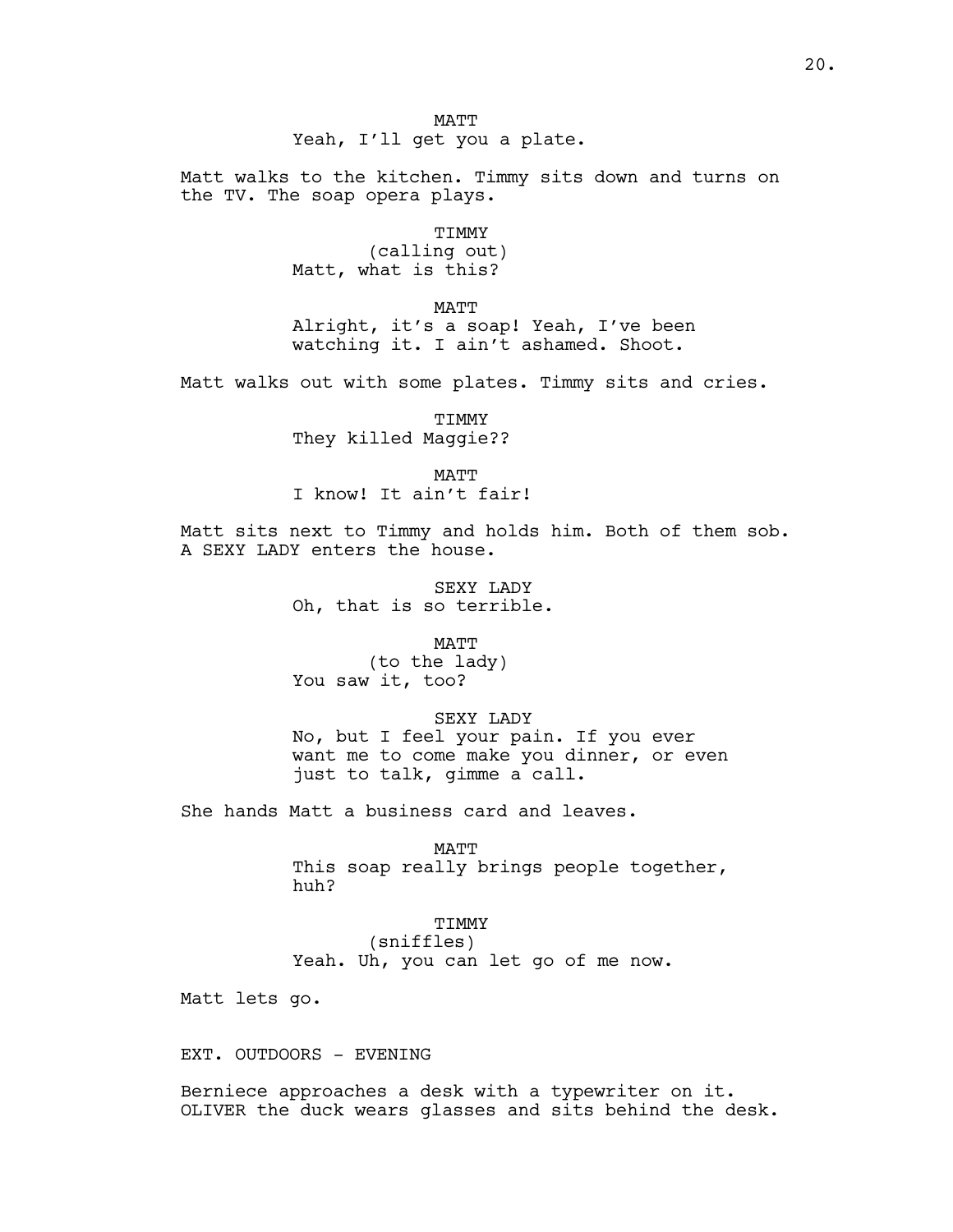BERNIECE Excuse me, is Dr. Syd in?

Oliver points to a hammock. DR. SYD the mole sits next to it with a notepad. Berniece gets into the hammock.

> BERNIECE (CONT'D) Thanks for seeing me after hours, Doc. I have an issue.

SFX: Dr. Syd SCRIBBLES on his notepad.

BERNIECE (CONT'D) This boy keeps chasing after me. He's alright, I guess, but he's not what I'm looking for.

SFX: Dr. Syd SCRIBBLES some more.

BERNIECE (CONT'D) Now his parents got divorced, and he moved away with his mother! He's gone now.

SFX: More SCRIBBLING.

BERNIECE (CONT'D) I never got to tell him how I felt. I mean, he's okay. He's really short...but he has a big heart, I guess. But what if he's gone forever?

SFX: More SCRIBBLING.

BERNIECE (CONT'D) I guess I can find him on social media. I can still tell him how I feel. Is that what you're saying?

SFX: More SCRIBBLING.

BERNIECE (CONT'D) Yeah, I better find him and tell him before it's too late. Thanks, Dr. Syd!

Berniece gets up and runs past Oliver's desk.

BERNIECE (CONT'D) Best doctor ever!

OLIVER (calling out, telepathically) Yep, and his bill will reflect that!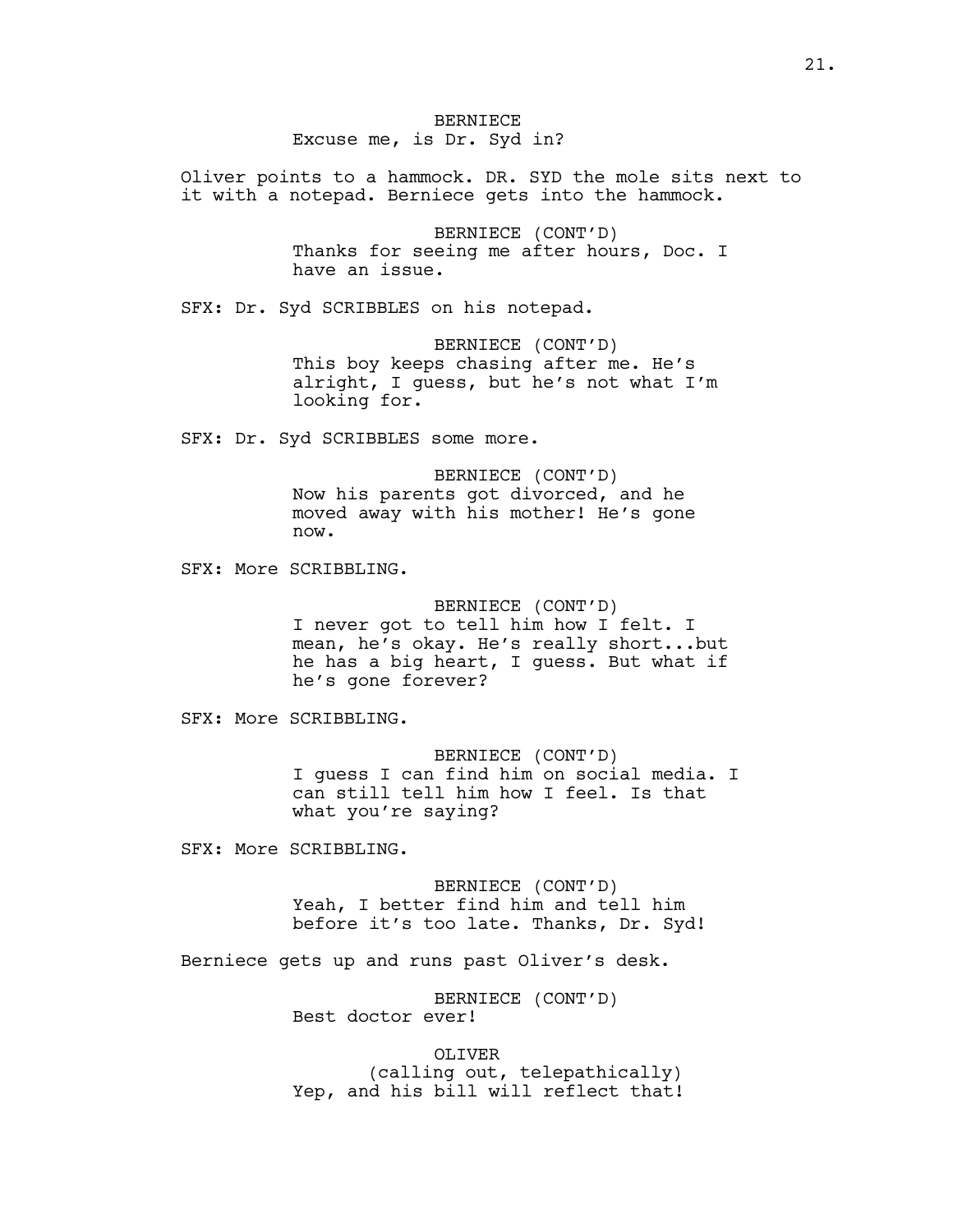Eric and Darlene sit and eat at a table in a countrythemed restaurant. They both wear cowboy hats; Eric's is a little taller than Darlene's.

> ERIC So everybody wears these cowboy hats?

DARLENE Yeah, it's to keep with the country theme.

ERIC

Hey, I'm not complaining. It makes me look taller.

They both laugh.

ERIC (CONT'D) And these frog legs you ordered me are pretty good, too.

DARLENE Honey, those ain't frog legs, they're...

ERIC Don't gross me out, they're frog legs, and I'm sticking to it!

DARLENE So how long are you in town for?

ERIC Just overnight, I guess. I'm helping my mom reunite her friend and her family.

DARLENE Well, that's important. Family is everything down here in the south. I love my Darling family.

ERIC "Darling"? Wait, your name is Darlene Darling?

DARLENE Yep, and my ma is Marlene Darling. My pa's name is Starling Darling, and my

ER<sub>IC</sub>

sister is Charlene Darling.

Wow.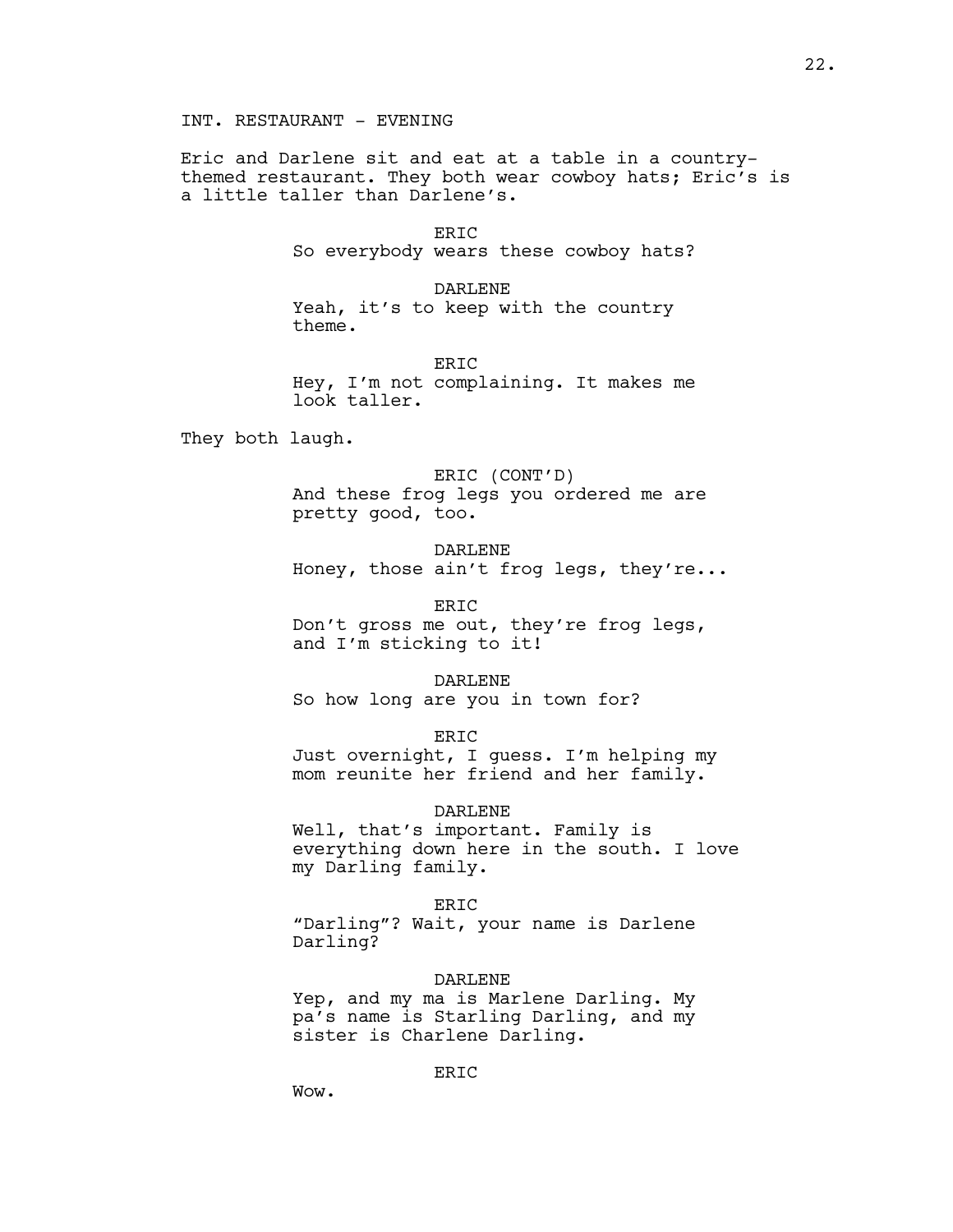# DARLENE

We had a dog named Arlene, but we sold her to this lady who visited from Milwaukee. She's this housekeeper, I guess. Takes care of some crazy family with a goofy, short boy.

ERIC Anybody else in your family?

DARLENE I have a big brother, too.

ER<sub>TC</sub> And what's his name?

#### DARLENE

Matt Darling!

### ERIC

Of course.

They both laugh.

EXT. HOUSE DOORSTEP - NIGHT

Rhonda and Officer Townsend knock on the door.

RHONDA This is the place, right?

OFFICER TOWNSEND Assuming I didn't mix it up with the other black farmers.

Officer Townsend's daughter, the woman from the video, opens the door.

> WOMAN #3 I told you before, I...well, lookee here!

OFFICER TOWNSEND Gloria, you're looking pitiful as ever!

GLORIA Same to you, Mom!

OFFICER TOWNSEND Aren't you gonna welcome us in?

Gloria shrugs, opens the door wide, and extends her hand to welcome them in.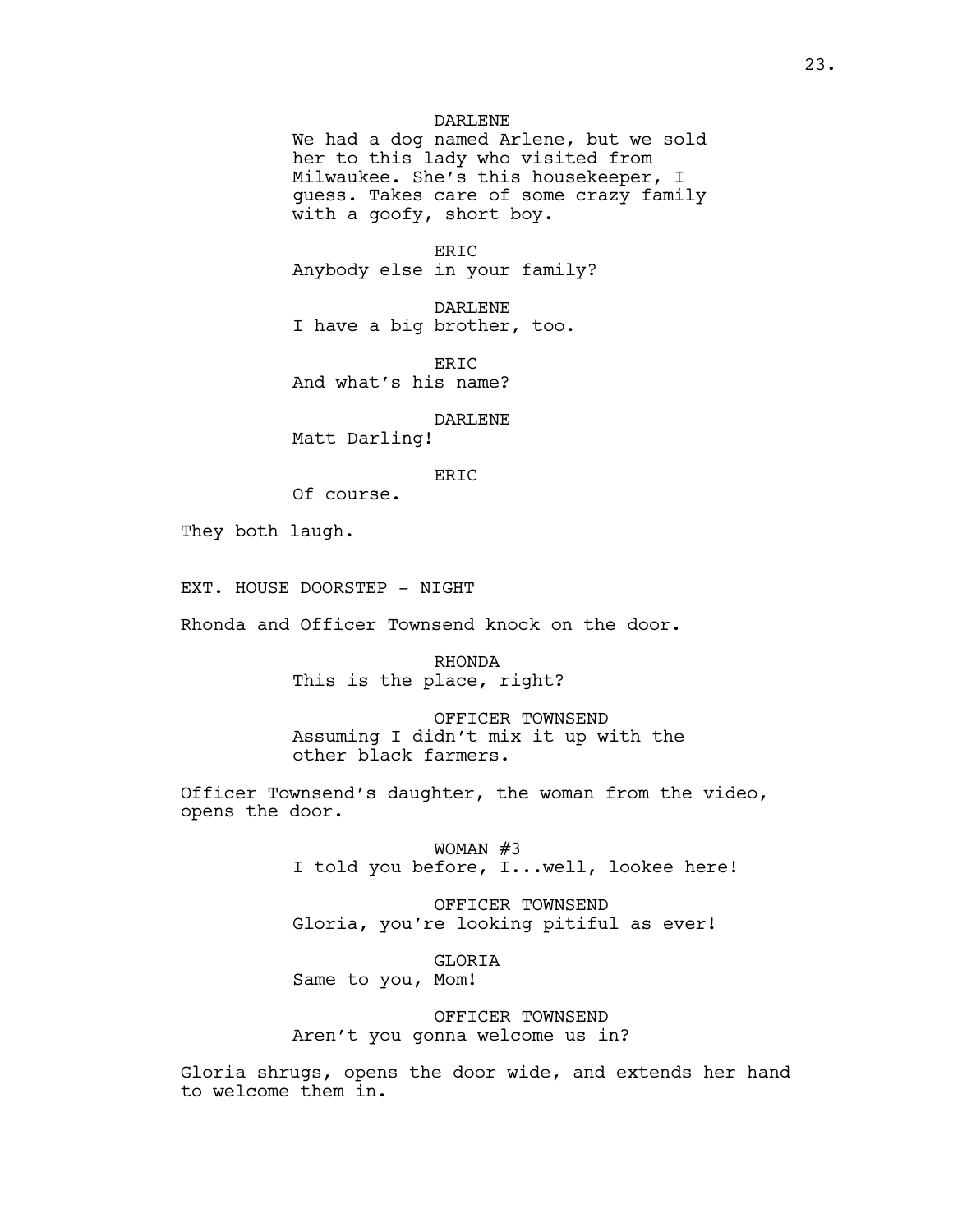RHONDA (to Officer Townsend) You want me to stay with you?

OFFICER TOWNSEND No, Rhonda, I think I...

Rhonda races off.

OFFICER TOWNSEND (CONT'D) (calling out) ...got it!

Officer Townsend walks in.

OFFICER TOWNSEND (CONT'D) Look, I got Michael some gifts. Nothing big. From the gas station.

GLORIA Nice. Anything for me?

OFFICER TOWNSEND Well, you can split this Kit Kat with me.

GLORIA #1 Mom, ladies and gentlemen.

OFFICER TOWNSEND Oh, don't start! Where is my grandson, anyway?

GLORIA He's with his daddy.

OFFICER TOWNSEND Who's his daddy? Marcus? Teddy? Dante?

GLORIA

Uh...yes?

OFFICER TOWNSEND (sighs)

Gloria...

GLORIA

He's with Johnny, who's as good as a parent as anyone. See, he stays in town to take care of family.

OFFICER TOWNSEND You don't understand.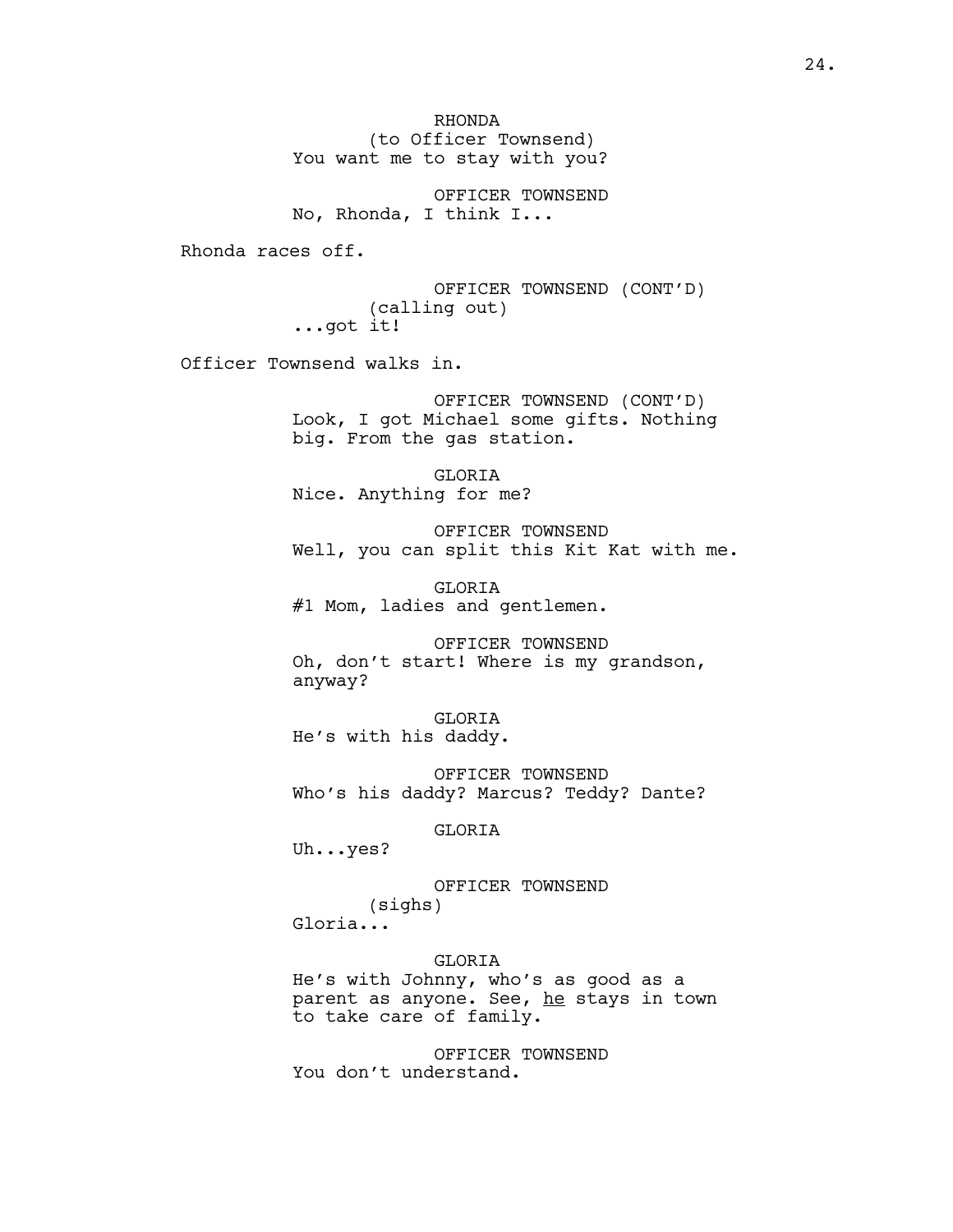"Going to the store to get milk." We had plenty of milk in the house!

### OFFICER TOWNSEND

Look, I apologized to you and your father many times. He came to terms with it. Why can't you?

### GLORTA

Because I needed a mother growing up. Maybe that's why I can't stick with one man!

### OFFICER TOWNSEND

Hey, you whorin' around has nothing to do with me! Nice try, though.

### GLORIA

Damn.

# OFFICER TOWNSEND

Honey, look at it this way. If it weren't for me leaving, you wouldn't have learned how to be a better mother to your child. And I wouldn't have become a respectable cop in my community. Well, a cop in my community.

### GLORTA

Well, I guess.

# OFFICER TOWNSEND

I know it'll take a while, but I'd like for us to work on our relationship. I probably don't deserve it, but what do you say?

### GLORIA

I suppose. But you have to start coming down here a little more. Michael's birthday is coming up in a few months.

### OFFICER TOWNSEND

Aw, Gloria, the Bucks's season is about to start!

Gloria looks at Officer Townsend angrily.

OFFICER TOWNSEND (CONT'D) ...but we can watch some games together...if you have Pay-Per-View.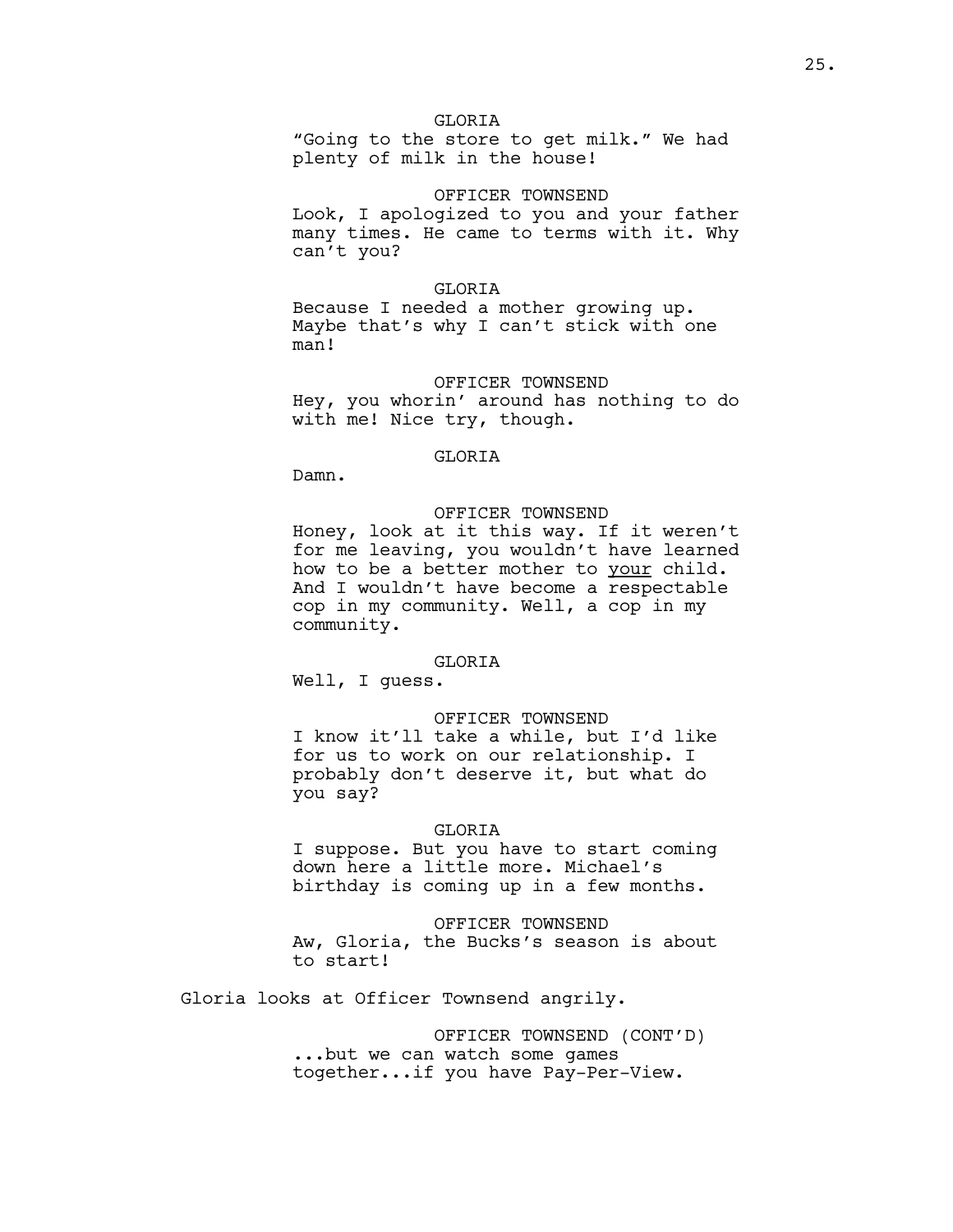GLORTA I guess that's close enough. Since you're here, I need a few dollars.

OFFICER TOWNSEND Have you asked your daddy?

GLORIA We don't have the best relationship either.

OFFICER TOWNSEND Maybe you should stop telling people you don't need nobody. Here.

She hands Gloria some money.

GLORIA Thanks. Now gimme that Kit Kat. I'm hungry.

OFFICER TOWNSEND (handing it to her) You are your mother's daughter.

SFX: A cell phone RINGS off screen.

# GLORIA

Hold on.

She walks away. Rhonda enters the house.

RHONDA

'Vette, are you ready? These cows out here are giving me the creeps. They got a weird look in their eyes.

OFFICER TOWNSEND Not yet, me and my daughter are making up.

RHONDA Hey, why didn't you tell me about all of this? Aren't we girls?

OFFICER TOWNSEND Yeah, but I didn't want you to look at me crazy.

RHONDA

Aw, honey, I already look at you crazy.

They both smirk at each other. Gloria reenters.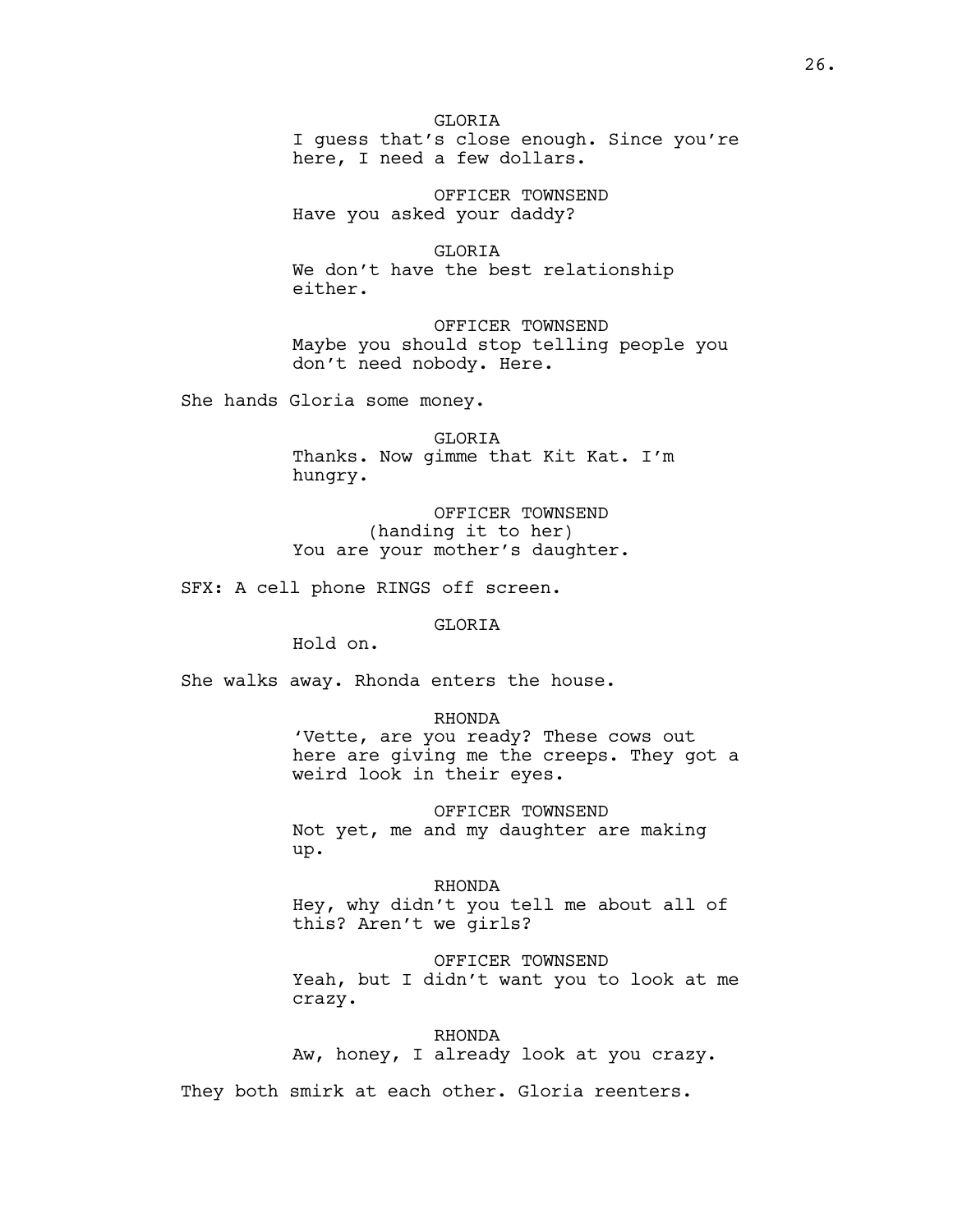# GLORIA

Mom, do you two mind leavin'? Pastor Howard is coming over. I gotta get cute.

OFFICER TOWNSEND I remember him. I thought he was married.

GLORIA

Well, you see...

OFFICER TOWNSEND (sighs) Oh, never mind! Rhonda, let's get outta here.

RHONDA Be careful for those cows.

GLORIA She ain't lyin'!

Officer Townsend and Rhonda exit.

EXT. MOTEL - NIGHT

Eric and Darlene approach the motel.

ERIC So have you ever thought of going into the hotel business after school?

DARLENE Oh, no! I wanna be a pop singer!

ERIC

Really?

### DARLENE

It may be tough, but it's what I really want to do. If you see something, and you just know it's for you, don't give up.

ERIC

(pauses for a moment) Yeah, that's right! Thanks for the night out, Darlene.

INT. MOTEL ROOM - MOMENTS LATER

Rhonda and Officer Townsend sit in their room. Eric enters.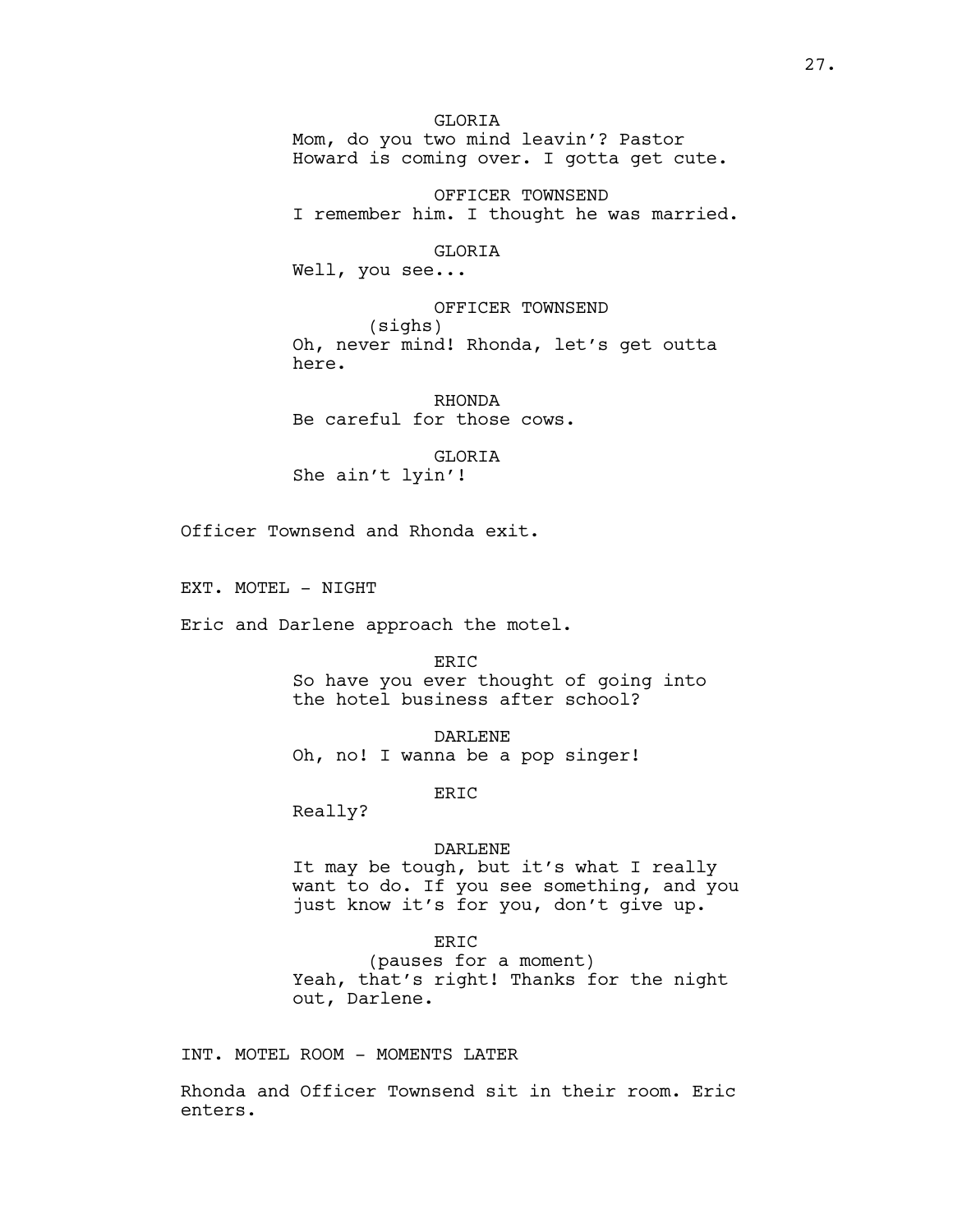RHONDA Hey, how was your date?

ERIC It was great. Darlene is probably the sweetest and most fun girl I know!

## RHONDA

Really?

ERIC And I'm gonna get Berniece to be mine, no matter how hard I try!

#### RHONDA

(sighs) Great.

ERIC (to Officer Townsend) Did you see your family?

OFFICER TOWNSEND My daughter, yes, but not my grandson. She'll let me see him next time. We're working things out.

ERIC And what about the video?

OFFICER TOWNSEND She said she would take it down, and that'll solve everything.

ERIC Yeah, because that's how social media works.

Eric goes to the back. Officer Townsend turns to Rhonda.

OFFICER TOWNSEND

His father?

# RHONDA

Yep.

INT. TIMMY'S PLACE - THE NEXT DAY

Matt, Timmy, and other patrons are crowded around a TV in the bar area. Rhonda enters. Timmy flips a channel with the remote.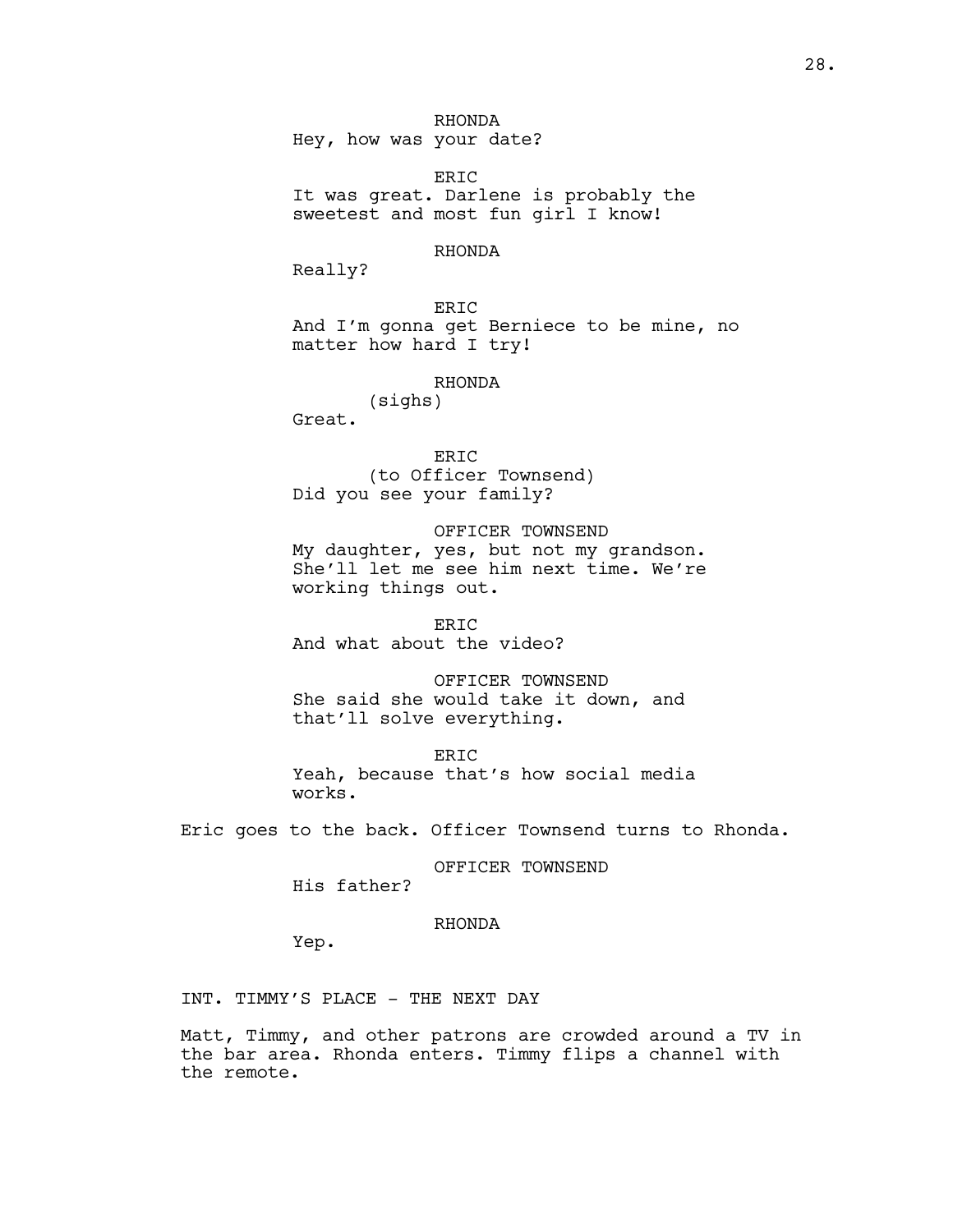RHONDA Matt, there you are! What are ya'll doing?

MATT (in a gruff voice) Oh, just watching the game!

Timmy and the patrons gruffly respond in agreement.

RHONDA Well, I dropped Eric off, and now I'm about to take Yvette home.

MATT (in normal voice) Is everything okay?

RHONDA Yeah, it will be. See you at home.

Rhonda exits.

MATT (calls out to Timmy, but in a whisper) Okay, now!

Timmy turns to the soap opera.

ON THE TV

ROCKY, the gunman, holds Dorothy in one arm while he sticks up Clark.

> CLARK Put the gun down, Rocky!

ROCKY Then give me what I want!

CLARK

What's that?

ROCKY The truth! Is Maggie or Diana this woman's daughter?

CLARK Why do you need to know this?

ROCKY Because...I am the daughter's brother!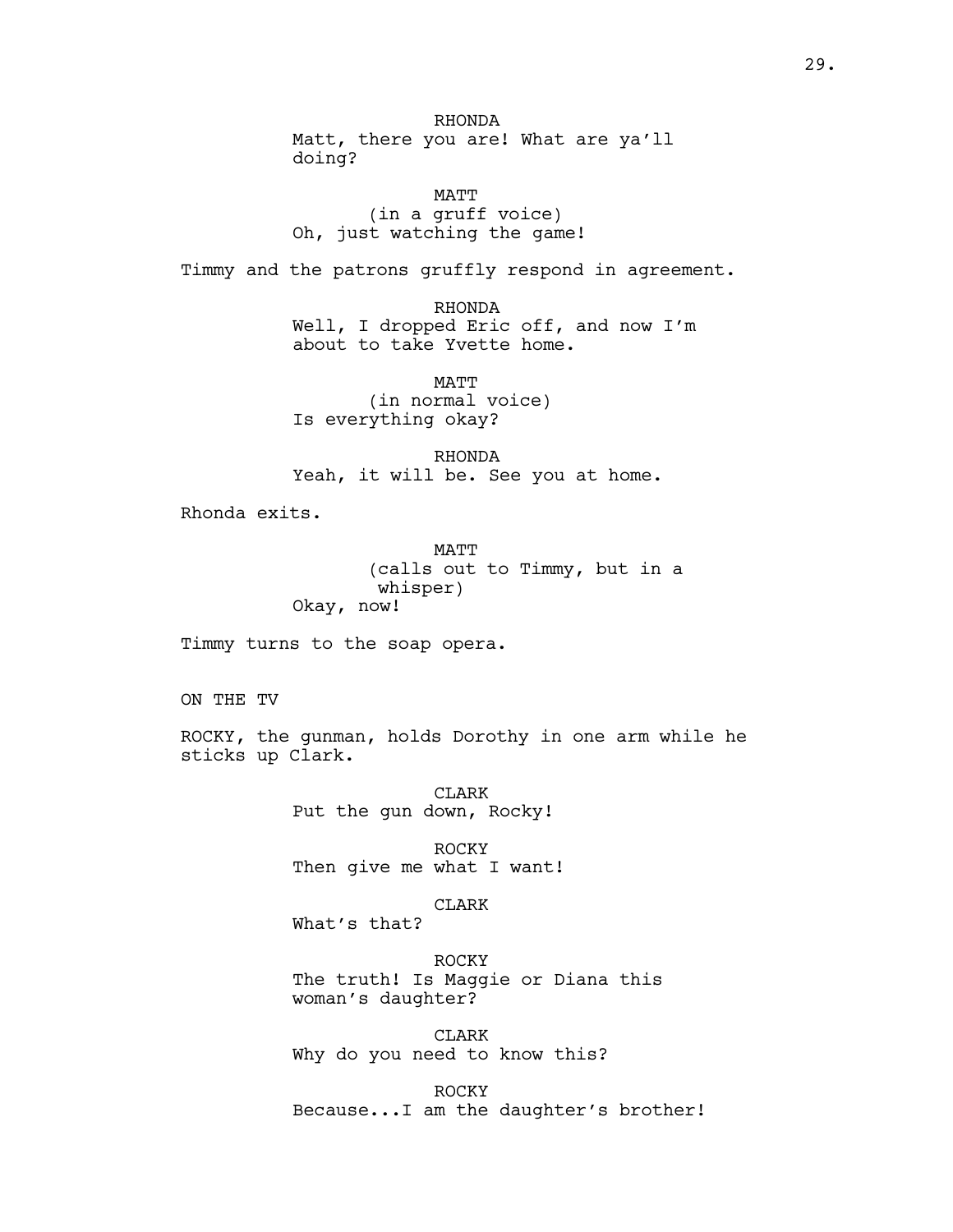# CLARK

What?!

Maggie comes behind Rocky and wrestles with him. The woman breaks free from Rocky.

> CLARK (CONT'D) Maggie, I thought you were dead!

BACK TO TIMMY'S PLACE

SFX: A gunshot FIRES on the TV, off-screen.

DOROTHY (O.S.) Well, she is now.

The patrons panic and cry. Rhonda reenters the diner. Timmy quickly turns off the TV. He and the other patrons try to hold back tears.

> RHONDA (smirks) They shot Maggie again?

MATT (breaking down) Why they gotta do her like that?

## RHONDA

I know, baby.

Rhonda hugs Matt, who sobs. Timmy and the patrons sob along with him.

EXT. NELSON HOUSE - LATER

Berniece paces back and forth outside the Nelsons' door.

BERNIECE I'll ask Eric's dad for his contact info, then I'll just be real with Eric. Okay, here goes: "Eric, you're..."

Eric opens the door.

BERNIECE (CONT'D) ...here! What are you doing here?

ERIC I live here. What are you doing here?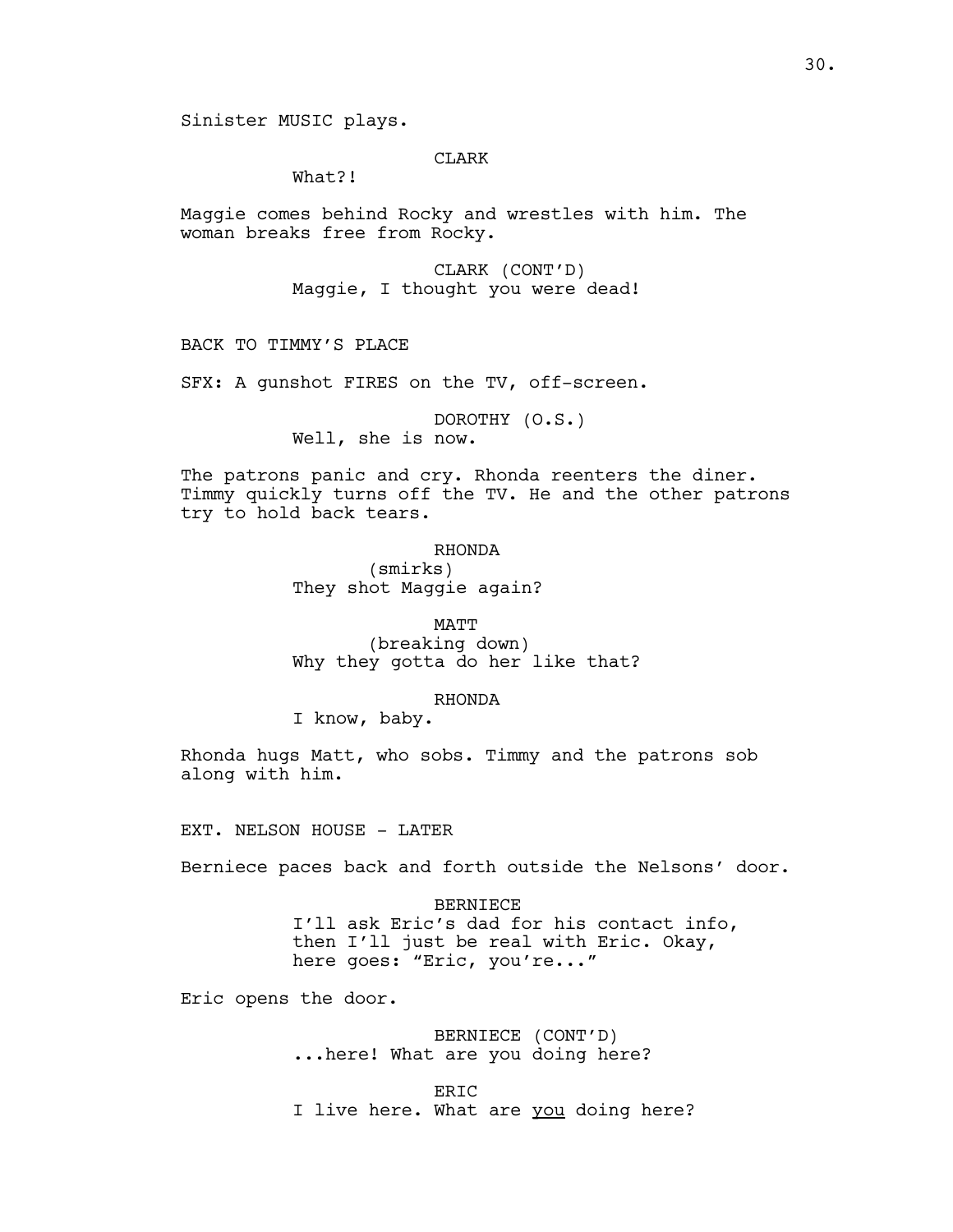# BERNIECE

Oh, just making sure your father's okay. He told me you left with your mama.

ERIC Yeah, but we just went to help out a friend.

# BERNIECE

(chuckles nervously) Well, of course you did. Why else would you leave? Well, everything's fine. I'm gonna go.

ERIC Wait a minute. Did you think I moved away?

#### BERNIECE

No.

ERIC Were you...missing me?

BERNIECE Miss you? Miss me with that.

### ERIC

You did. Hey, I went all the way to Tennessee to put a family together. Doesn't that make me look good?

#### BERNIECE

Please, nothing makes you look good.

ERIC

Admit it, you thought I was gone, and you missed me.

# BERNIECE

Well, go away forever, and we'll find out!

Berniece stomps away. Eric enters his house, where Matt and Rhonda stand.

> RHONDA What was that all about?

ERIC Berniece thought you and me moved away.